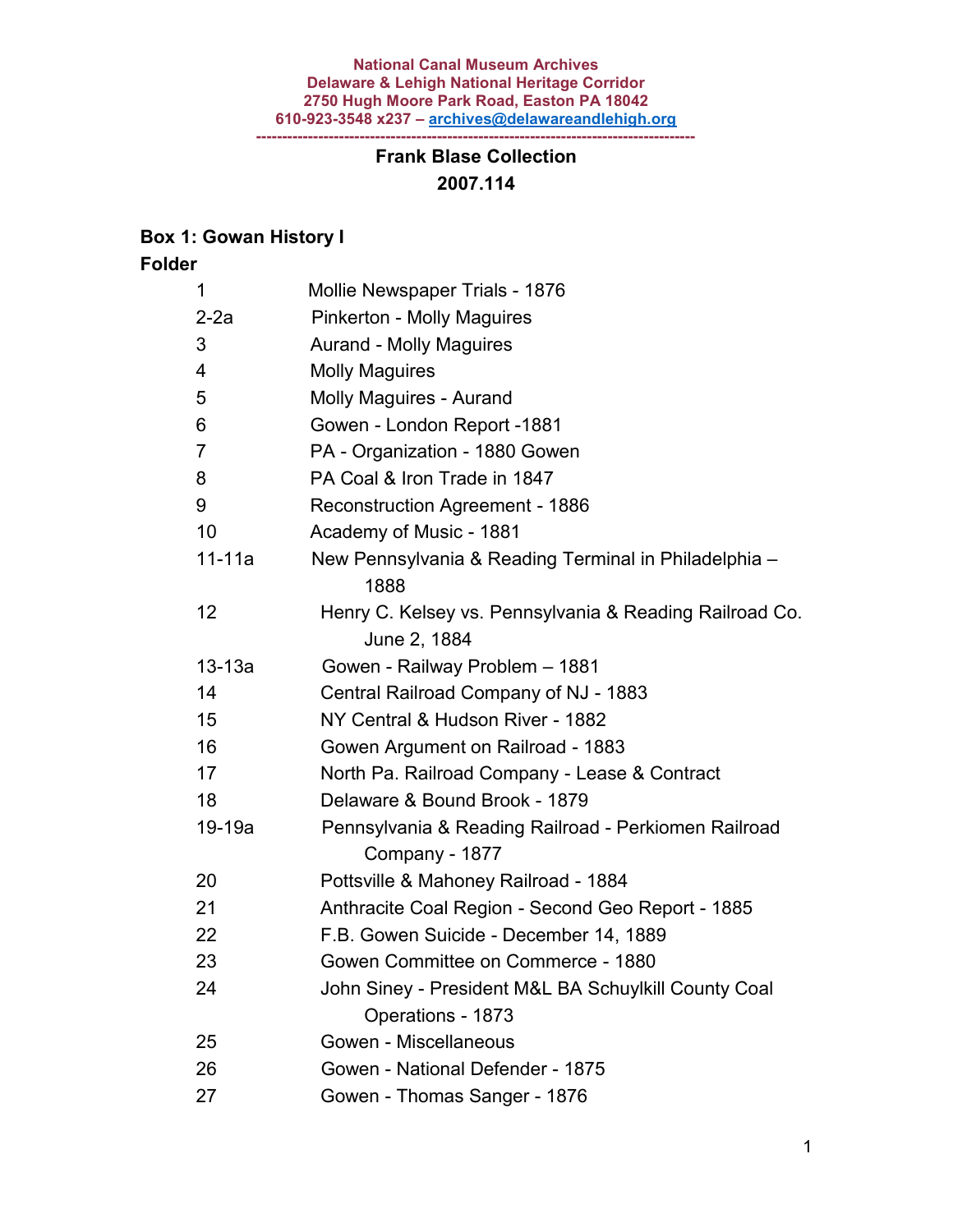| 28     | <b>Description Coal Lands Schuylkill County - 1832</b> |
|--------|--------------------------------------------------------|
| 29     | Colliery Inventories - 1872                            |
| 30     | Colliery Purchases - 1872-1875                         |
| 31-31a | Reports of General Manager - Pennsylvania & Reading    |
|        | <b>Railroad Company</b>                                |

## **Box 2: Gowen History II**

| 1                        | Coal & Iron Trade - 1847                                                                   |
|--------------------------|--------------------------------------------------------------------------------------------|
| $\overline{2}$           | Argument of F.B. Gowen, Esquire -1875                                                      |
| 3                        | Fred Scott vs. John F.A. Sanford, 1860                                                     |
| $\overline{\mathcal{A}}$ | Borough of Minersville vs. Schuylkill Railway                                              |
| 5                        | Pennsylvania & Reading Railroad - Address - 1881                                           |
| 6                        | Pennsylvania & Reading Railroad - Shareholders Meeting -<br>1881                           |
| $\overline{7}$           | Operations of the Basis System - 1873                                                      |
| 8                        | Coal lands - NY & Schuylkill Coal Company - 1832                                           |
| 9                        | Anthracite Coal Region - 1885                                                              |
| 10                       | Argument of F.B. Gowen, Pa. vs. T. Munley, 1876                                            |
| 11                       | Gowen's Power - Coal, Rails, Profits                                                       |
| 12                       | History of Pennsylvania & Reading Coal & Iron Company -<br>1884                            |
| 13                       | Agreement - Creditors & Stockholders and Pennsylvania &<br>Reading Railroad Company - 1886 |
| 14                       | Mortgage - Pennsylvania & Reading Railroad Company -<br>1882                               |
| 15                       | Argument of F.B. Gowen & Committee of Commerce - 1880                                      |
| 16                       | National Defender Supplement - 1875                                                        |
| 17                       | The Railway Problem - Address - 1881                                                       |
| 18                       | General Meeting - Pennsylvania & Reading Railroad<br>Company - 1877                        |
| 19                       | Equity - P&M Railroad vs. Pennsylvania & Reading Railroad<br>$-1884$                       |
| 20                       | <b>Miscellaneous</b>                                                                       |
| 21                       | <b>Ashland - Transportation - Bridges</b>                                                  |
| 22                       | <b>Index Cards - Ashland Estates</b>                                                       |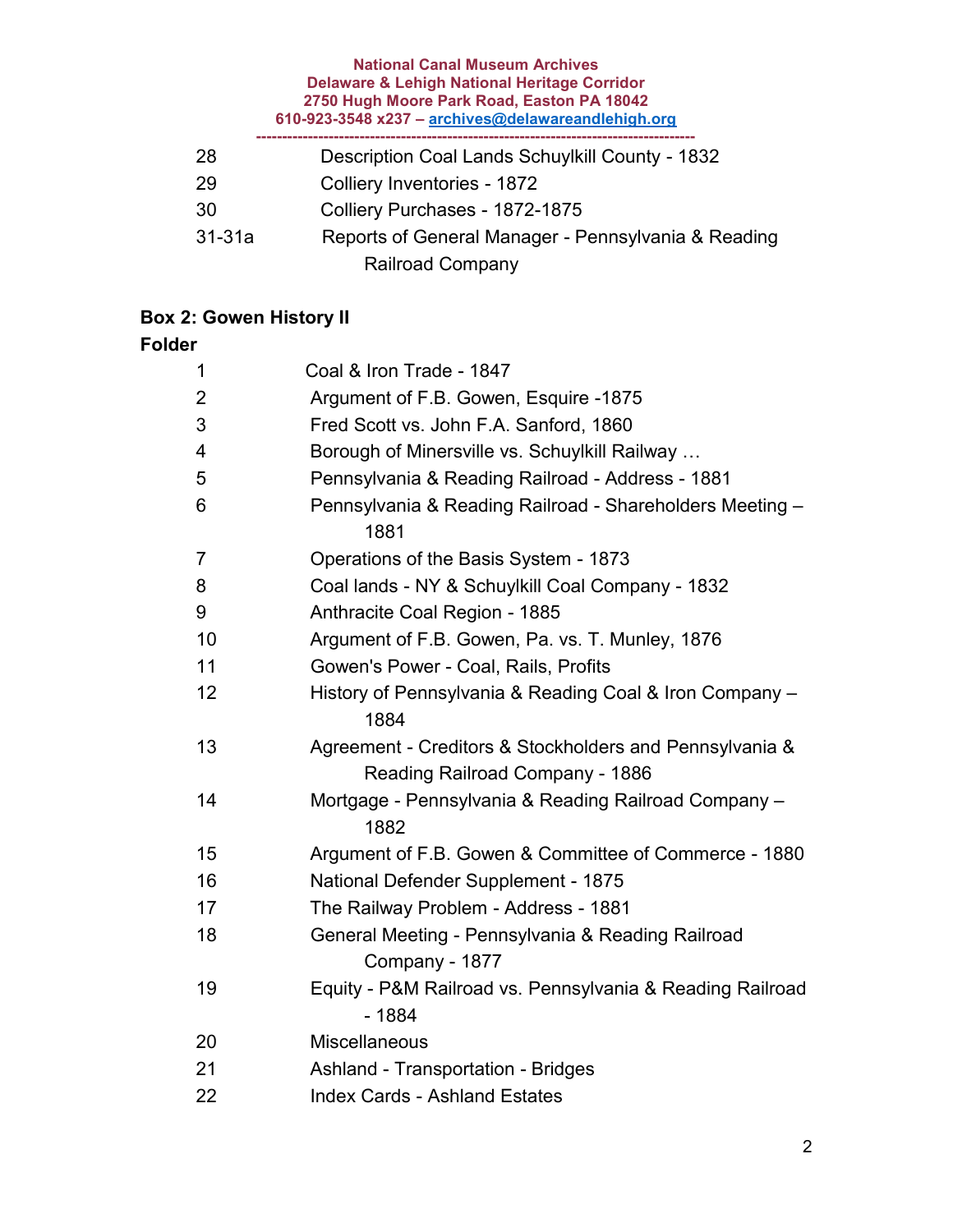| 23    | Lehigh Valley Railroad - Ashland |
|-------|----------------------------------|
| 24    | Pioneer Tunnel - Ashland         |
| 25-29 | <b>Ashland Dist.</b>             |
| 30-36 | <b>Transportation - Bridges</b>  |
|       |                                  |

### **Box 3: General Mining Articles**

| 1        | Electric Lamps for Mines (History)                   |
|----------|------------------------------------------------------|
| 2        | <b>Electric Lamps for Mines</b>                      |
| 3        | <b>Electric Lamps for Mines</b>                      |
| $4-4a$   | Colliery                                             |
| 5        | <b>Timbering Manual</b>                              |
| 6        | Mine Timbering                                       |
| 7        | Early & Present Mining Methods                       |
| 8        | <b>Barrier Pillars</b>                               |
| 9        | <b>Bootlegging of Coal</b>                           |
| 10       | Ventilation Law of 1870                              |
| 11       | <b>Hempel's Apparatus of Gasses</b>                  |
| 12       | <b>General Anthracite Items</b>                      |
| $13-13a$ | <b>Louis Poliniak Mining History</b>                 |
| 14       | <b>Miscellaneous</b>                                 |
| 15       | John L. Lewis                                        |
| 16       | The Story of John Mitchell                           |
| 17       | Labor Relations in Mining                            |
| 18       | <b>Anthracite Mine Coal</b>                          |
| 19       | The Miner's Union                                    |
| 20       | Pennsylvania & Reading, Coal & Iron Company -        |
|          | <b>Workers Rules</b>                                 |
| 21       | <b>Employment Age for Boys</b>                       |
| 22       | Great Strike of 1902 General Anthracite History      |
| 23       | <b>General Anthracite History</b>                    |
| 24       | <b>Anthracite Mining Laws</b>                        |
| 25       | Legacy of Deep Mining Days                           |
| 26       | Pennsylvania & Reading History                       |
| 27       | Pennsylvania & Reading, Coal & Iron Company - Repair |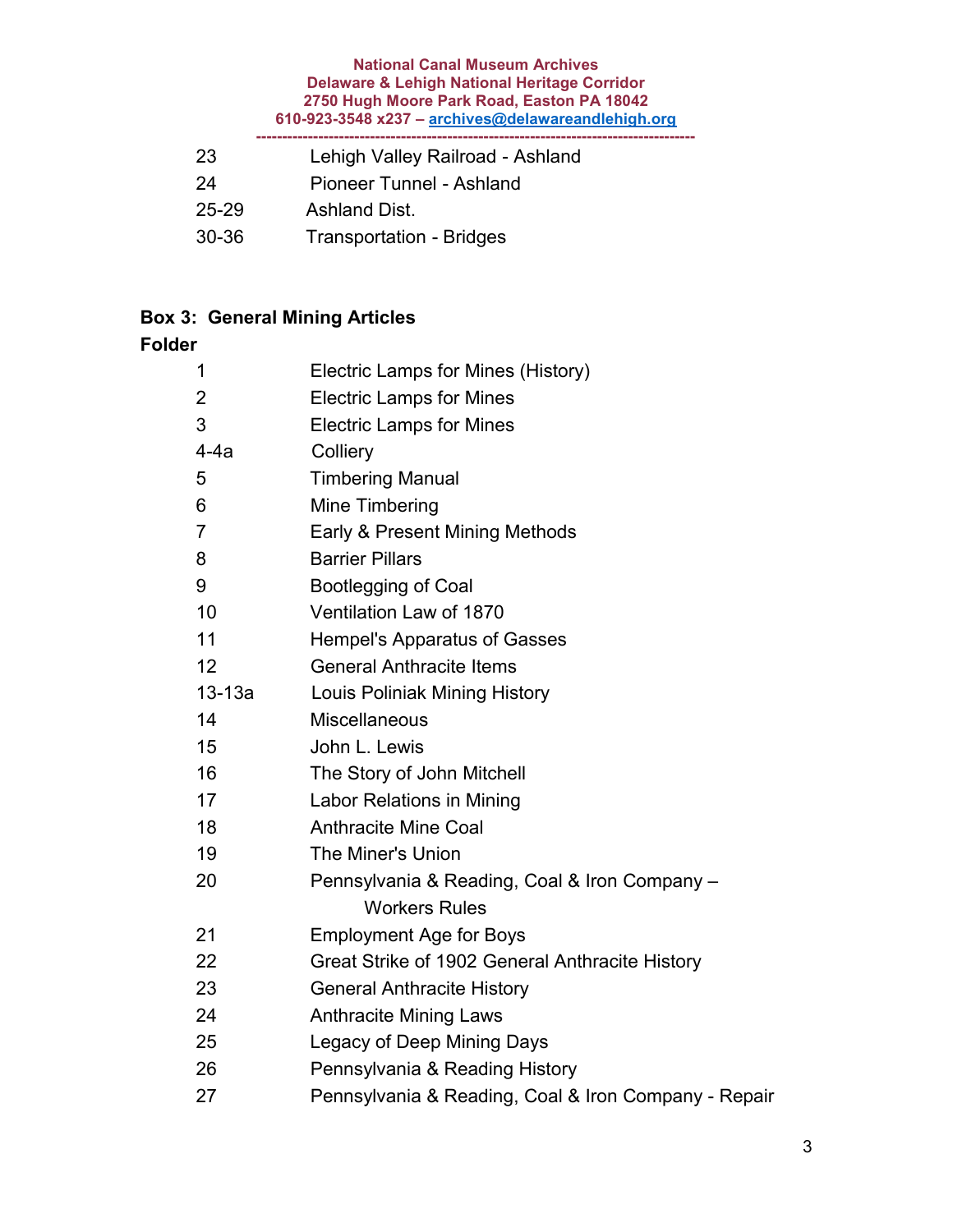|     | <b>Shop History</b>                                 |
|-----|-----------------------------------------------------|
| 28  | <b>Miscellaneous</b>                                |
| 29  | Reading Company Public Relations - 1957-1968        |
| 29a | <b>Reading Company Public Relations - 1969-1971</b> |
| 29b | Reading Company Public Relations - 1972-1979        |
| 30  | Pennsylvania & Reading Reorganization - 1940        |

### **Box 4: Philadelphia & Reading Index 2 / Reading Anthracite 1 Folder**

| 1              | Henry Pleasants Copybook - 1877 pp.314-498               |
|----------------|----------------------------------------------------------|
| 1a             | Henry Pleasants Copybook - 1877 pp. 499-?                |
| $\overline{2}$ | Henry Pleasants Jr., - Inferno at Petersburg - 1961      |
| 3              | Henry Pleasants - General                                |
| $\overline{4}$ | <b>Henry Pleasants - History</b>                         |
| $5-5a$         | <b>Fitzpatrick History</b>                               |
| 6              | Laurel Run Improvement Company 1871, Incorporation       |
| $\overline{7}$ | End Pennsylvania & Reading Index - Pennsylvania &        |
|                | <b>Reading Engineers File Index</b>                      |
| 8              | Begin Reading Anthracite - RAC Newsletter                |
| 9              | Reading Anthracite - Book - Kutztown Publication Company |
| 10             | Reading Anthracite - Houses to Pottsville Hospital       |
| 11             | Reading Anthracite - Anthracite at the Crossroads 1193   |
| 12             | Reading Anthracite - Houses at Collieries                |
| $13-13a$       | Reading Anthracite - Pennsylvania & Reading Corporation  |
|                | Land Tracks & Acreage                                    |
| 14             | <b>Reading Anthracite - Company Executives</b>           |
| 15             | Reading Anthracite - Copy of Miscellaneous Wills         |
| 16             | Reading Anthracite - Banks - All Types                   |
| 17             | Reading Anthracite - Pennsylvania & Reading Yards &      |
|                | <b>Docks</b>                                             |
| 18             | Reading Anthracite - Pennsylvania & Reading Repair Shops |
|                | - History                                                |
| 19             | Reading Anthracite - George F. Baer, President           |
| 20             | Reading Anthracite - 1955 RAC Newsletter                 |
| 21             | Reading Anthracite - Rich/Reserve Carbon Purchase        |
| 22             | Reading Anthracite - Rich Family Miscellaneous           |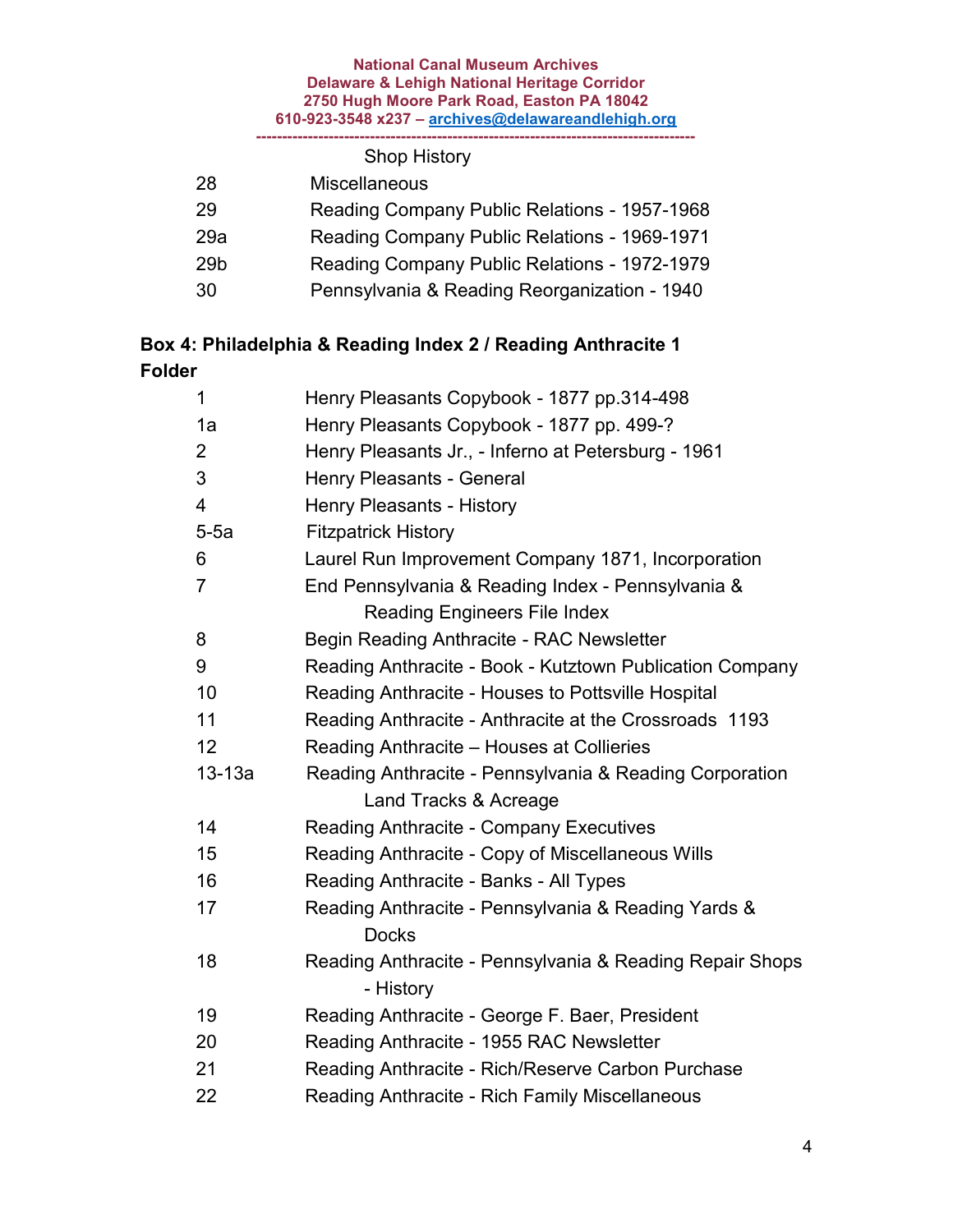#### **National Canal Museum Archives Delaware & Lehigh National Heritage Corridor 2750 Hugh Moore Park Road, Easton PA 18042 610-923-3548 x237 – [archives@delawareandlehigh.org](mailto:archives@delawareandlehigh.org)**

| 23 | Reading Anthracite - Reading Anthracite Company (General) |
|----|-----------------------------------------------------------|
| 24 | Reading Anthracite - Pennsylvania & Reading History -     |
|    | Newspaper                                                 |
| 25 | Reading Anthracite – Frank Blase Collection Index         |
|    |                                                           |

## **Box 5: Roads Colliery Index**

| 1              | Colliery History - Pottsville Area                                 |
|----------------|--------------------------------------------------------------------|
| 2              | Miscellaneous History of Schuylkill Company                        |
| 3              | <b>Colliery History - Roads</b>                                    |
| 4              | <b>Colliery Locations &amp; Maps</b>                               |
| 5              | Coal Region of Schuylkill                                          |
| 6              | Index - Original Operations - Jay Oliver Roads Colliery Data       |
| $\overline{7}$ | Colliery Index - 14 Sections - Jay Oliver Roads History            |
| 8              | Index to Book #1 - Roads                                           |
| 9              | Index to Book # 2 - Roads                                          |
| 10             | Index to Book # 3 - Roads                                          |
| $11 - 11a$     | Index to Book #4 - Roads                                           |
| 12             | Index to Book # 5 - Roads                                          |
| 13             | Index to Book #6 - Roads                                           |
| 14             | Index to Book #7 - Roads                                           |
| 15             | Index to Book #8 - Roads                                           |
| 16             | Index to Book #9 - Roads                                           |
| 17             | Index to Book # 10 - Roads                                         |
| 18             | Index to Book #11 - Roads                                          |
| 19             | Index to Book #12 - Roads                                          |
| 20             | Index to Book #13 - Roads                                          |
| 21             | Miscellaneous Index to Collieries in File - No.14                  |
| 22             | Bear Mountain Railroad Company                                     |
| 23             | Mine Hill & Schuylkill Haven Railroad                              |
| 24             | <b>Mount Carbon Railroad</b>                                       |
| 25             | Swatara Railroad - 1862                                            |
| 26             | Lorberry Creek Railroad / Tremont & Mount Eagle Railroad -<br>1860 |
| 27             | Shamokin Valley & Pottsville Railroad                              |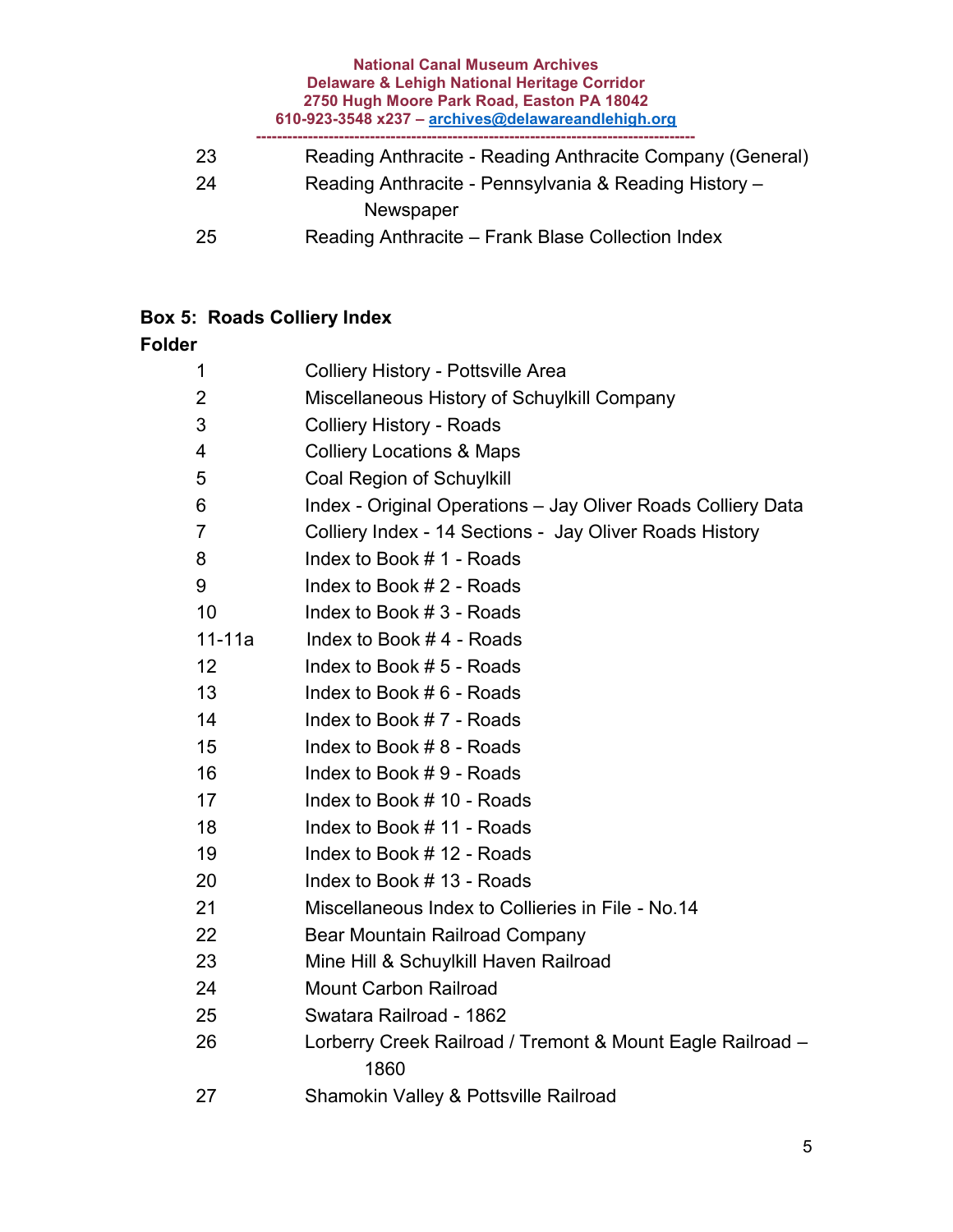| 28 | Trevorton, Mahoney & Susquehanna Railroad |
|----|-------------------------------------------|
| 29 | Catawissa Railroad ?                      |
| 30 | Danville & Pottsville Railroad            |

### **Box 6: Roads Colliery Index & Mining Methods and Appliances Folder**

| 1              | <b>Reading Railroad Dissolution - 1921</b>                 |
|----------------|------------------------------------------------------------|
| $\overline{2}$ | Pennsylvania & Reading Colliery Locomotive File            |
| 3              | <b>Mauch Chunk Switchback Railroad</b>                     |
| 4              | Schuylkill Electric Railway Company / Pottsville Union     |
|                | <b>Traction Company</b>                                    |
| 5              | <b>Miscellaneous Traction Companies</b>                    |
| 6              | <b>Miscellaneous Locomotives</b>                           |
| 7              | <b>Porter Steam Locomotives</b>                            |
| 8              | Whiting Railroad Equipment / Modern Methods in Shops       |
| 9              | <b>Railroads - General Fill</b>                            |
| 10             | Railroad History - Anthracite                              |
| 11             | <b>Reading Railroad History</b>                            |
| 12             | New Pennsylvania & Reading Terminal in Philadelphia - 1888 |
| 13             | <b>Miscellaneous Railroad Articles</b>                     |
| 14             | Lehigh Valley Railroad                                     |
| 15             | Perkiomen Railroad Company                                 |
| 16             | Mount Carmel Railroad - Natalie Branch                     |
| 17             | Philadelphia & Reading Railroad                            |
| 18             | Philadelphia & Reading Railroad                            |
| 19             | Philadelphia & Reading Railroad                            |
| 20             | <b>Williams Valley Railroad Company</b>                    |
| 21             | East Mahoney Railroad / Tunnel                             |
| 22             | Pottsville & Mahoney Railroad                              |
| 23             | Mahoney & Broad Mountain Railroad                          |
| 24-25          | Mining Methods & Appliances #1                             |
| 26-27          | Mining Methods & Appliances #2                             |
| 28-29          | Mining Methods & Appliances #3                             |
| 30             | <b>Coal Mining Methods</b>                                 |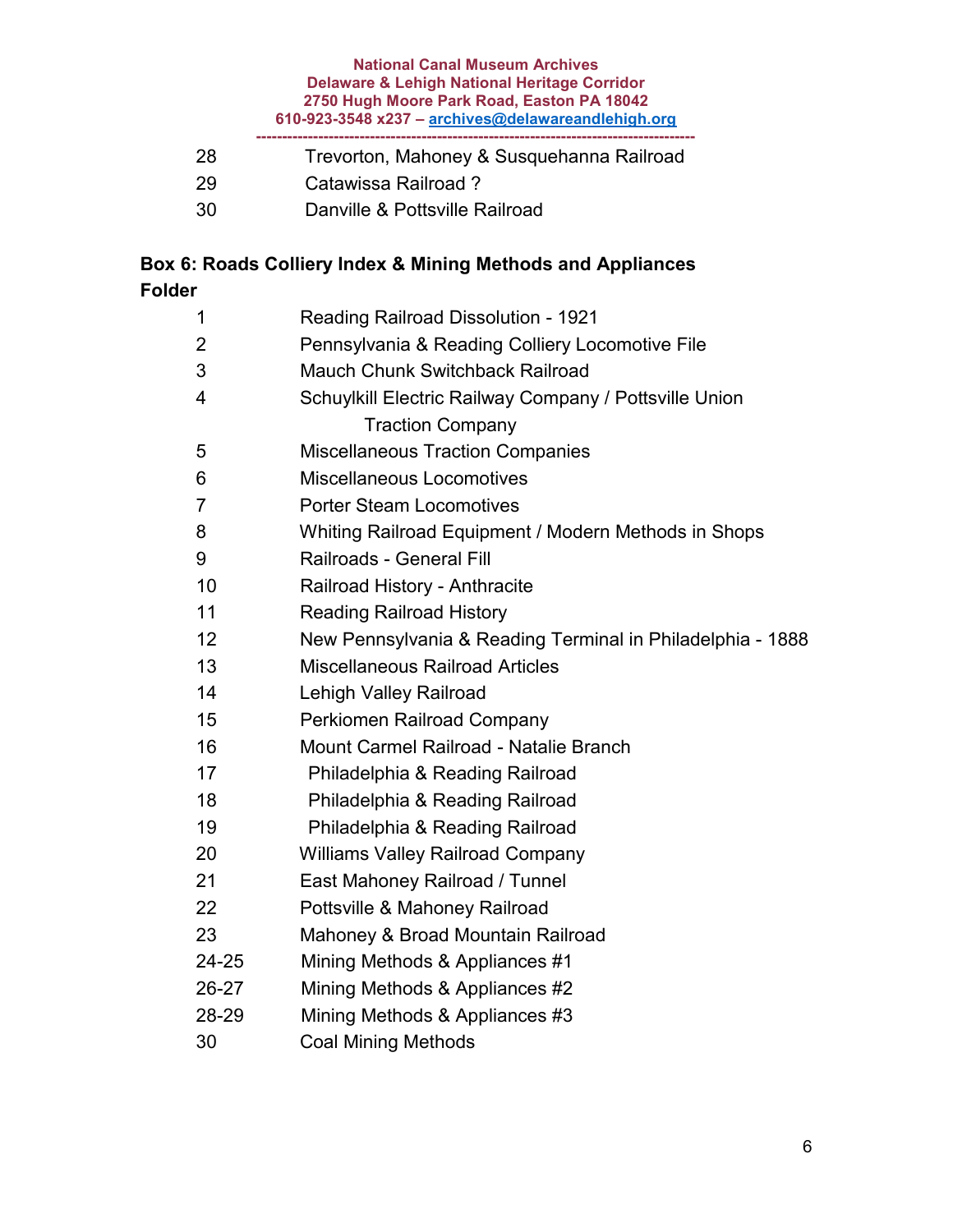## **Box 7: Mining Methods**

### **Folder**

| 1              | <b>Coal Mining Methods</b>                 |
|----------------|--------------------------------------------|
| 2              | <b>Water Problems - Flooding</b>           |
| 3              | <b>Ventilation Standards</b>               |
| $4 - 5$        | <b>Welfare Worker Emma Trescott</b>        |
| 6              | <b>Mount Carmel Township Poor District</b> |
| $\overline{7}$ | <b>Township Poor District</b>              |
| 8              | <b>Mothers Pension 1913</b>                |
| 9              | Pennsylvania & Reading House Tenants       |
| 10             | Anthracite Bootlegging                     |
| 11             | Bootlegging                                |
| $12 - 13$      | Bootlegging - All Districts                |
| 14             | Strip Mining - Helms - Brown - Shimer      |
| 15             | <b>Strip Mining Practices</b>              |
| 16-17          | <b>Stripping Equipment</b>                 |
| 18             | Strip Mining - General File                |
| 19             | <b>Strip Mining Photos</b>                 |
| 20             | <b>Shenandoah Stripping</b>                |
| 21             | <b>Water Companies</b>                     |
| 22-23          | <b>Northern Anthracite Fields</b>          |

## **Box 8: Anthracite General File 1**

| 1      | <b>Girard Estates Lands</b>         |
|--------|-------------------------------------|
| $2-2a$ | Girard College - Semi Centennial    |
| 3      | <b>Girard College</b>               |
| 4      | <b>General County History</b>       |
| 5      | <b>Carbon County Coal - EGLE</b>    |
| 6      | <b>Schuylkill County</b>            |
|        | <b>Schuylkill County - Chambers</b> |
| 8      | Towns                               |
| 9      | <b>Schuylkill Haven Town Plots</b>  |
| 10     | <b>Pottsville Maps/Stats</b>        |
| 11     | Mahanoy Plane Flood - May 10, 1908  |
| 12     | Coal Reserve under Pottsville       |
|        |                                     |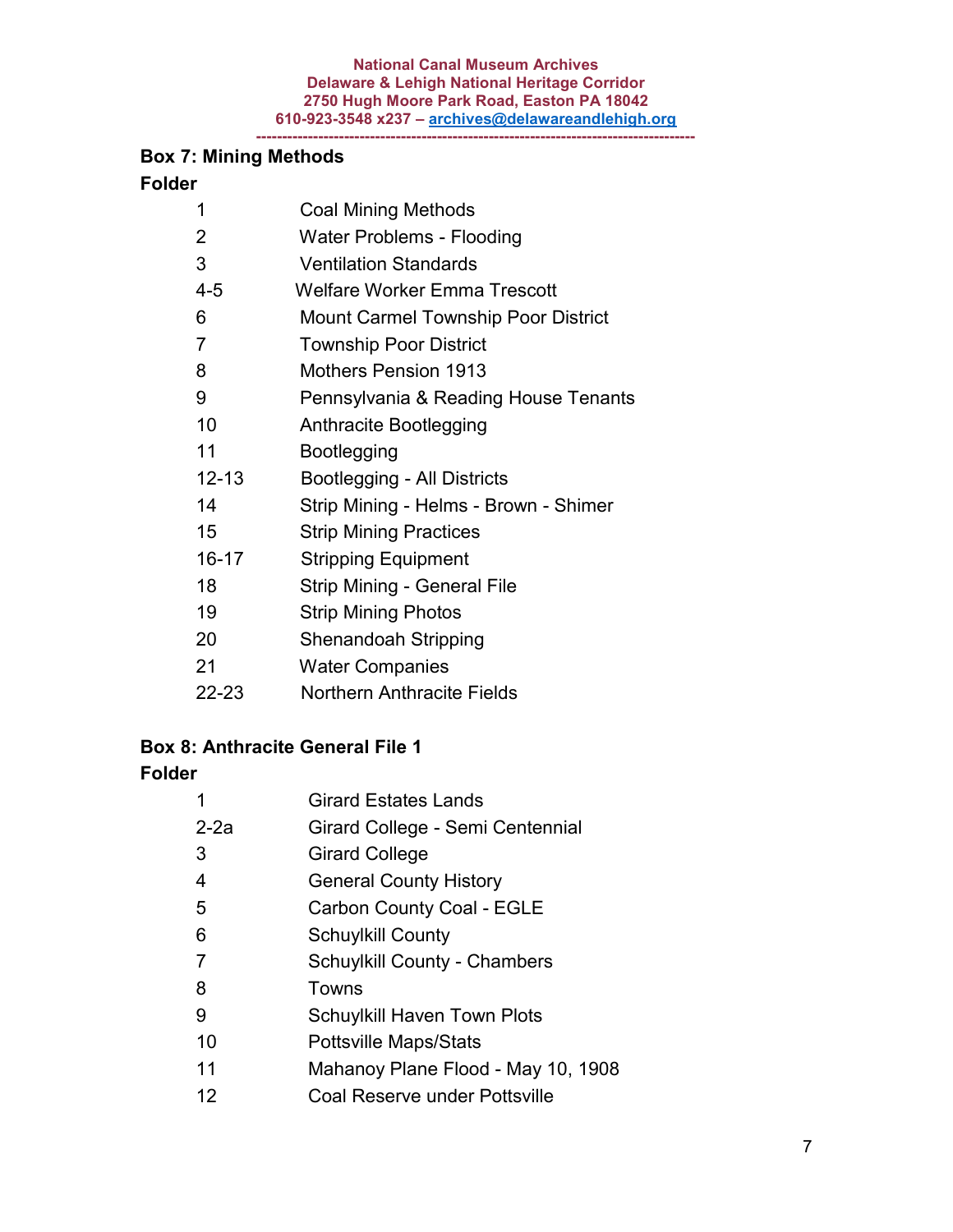#### **National Canal Museum Archives Delaware & Lehigh National Heritage Corridor 2750 Hugh Moore Park Road, Easton PA 18042 610-923-3548 x237 – [archives@delawareandlehigh.org](mailto:archives@delawareandlehigh.org)**

| 13       | <b>Anthracite Coal History</b>                |
|----------|-----------------------------------------------|
| 14       | <b>Coal Mining Histories (General)</b>        |
| 15       | Silt Damage to Schuylkill River               |
| 16       | <b>Census in Anthracite Towns</b>             |
| 17       | Days Gone By-Newspaper 1984                   |
| 18       | Assessing Coal Lands - 1920                   |
| 19       | Trevorton Lands - Zerbe Township 1917         |
| 20       | Pine grove Coal Region                        |
| $21-21a$ | <b>Blythe Township Collieries/Land</b>        |
| 22       | The W.B.A./Siney                              |
| 23       | <b>Child labor Laws for Mines</b>             |
| 24       | Story of the Sliding Scale (Wages)            |
| 25-25a   | <b>Labor Conditions - Strikes - Unions</b>    |
| 26       | Beneficial Fund - Pennsylvania & Reading 1877 |
| 27       | 50 Years of Handling Labor                    |
| 28       | John L. Lewis Speech - Lakewood 1953          |
| 29-29a   | <b>Shamokin Coal Fields</b>                   |
| 30       | Improvements for Insurance - Colliery         |
| 31       | <b>Mahanoy Division</b>                       |
| 32       | Mammoth Coal Seam 1872 - Plan to Mine         |
| 33       | <b>Colliery Fires</b>                         |
| 34       | <b>Mining Accidents - Fatal</b>               |
| 35       | <b>Gilbertown Mine Disaster 1935</b>          |
| 36-36a   | <b>Colliery History</b>                       |

## **Box 9: Anthracite General**

| 1 | G.B. Markle - Jeddo, Pa.          |
|---|-----------------------------------|
| 2 | Huber Coal Breaker - Ashley, Pa.  |
| 3 | <b>Glen Alden Coal Company</b>    |
| 4 | Concrete City - Nanticoke, Pa.    |
| 5 | Dauphin County Coal History       |
| 6 | <b>Colliery Closings</b>          |
| 7 | <b>Colliery Maps</b>              |
| 8 | Cameron Colliery 100 years - 1936 |
|   | <b>Coal Companies - General</b>   |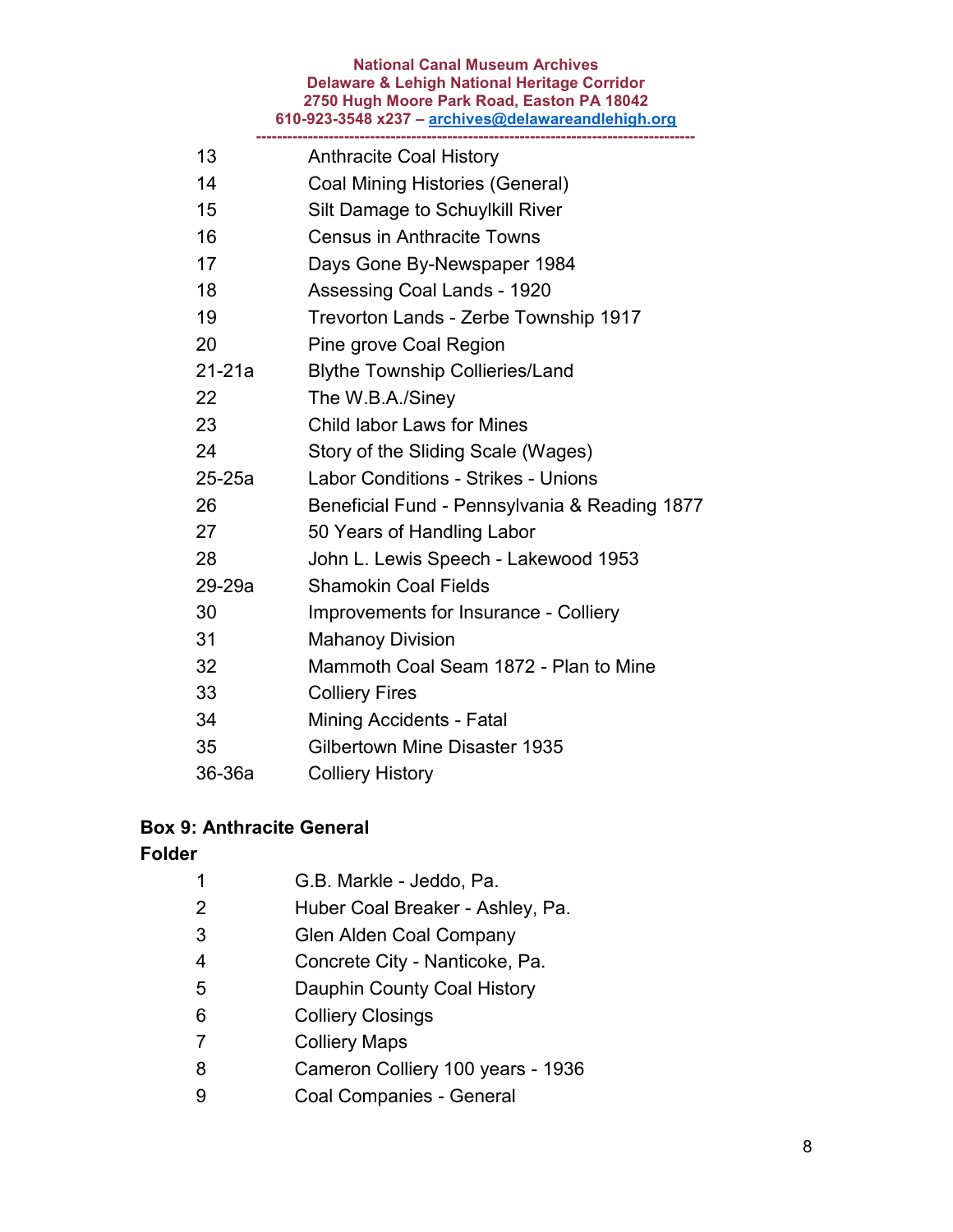#### **National Canal Museum Archives Delaware & Lehigh National Heritage Corridor 2750 Hugh Moore Park Road, Easton PA 18042 610-923-3548 x237 – [archives@delawareandlehigh.org](mailto:archives@delawareandlehigh.org)**

| 10    | <b>Forest Improvement Company</b>                            |
|-------|--------------------------------------------------------------|
| 11    | <b>Girard Collieries / Leases</b>                            |
| 12    | Preston Coal Company - History                               |
| 13    | Kimberly Colliery - Girard Lease / Draper Colliery 1914-1928 |
| 14    | Hammond Colliery - Girard Lease 1914-1928                    |
| 15    | <b>Trevorton Colliery Company Katherine</b>                  |
| 16    | <b>Trevorton Coal Land Company</b>                           |
| 17    | Mining Reports 1872-1873                                     |
| 18    | NY and Schuylkill Coal Company                               |
| 19    | Anthracite Colliery Lists 1871-1872                          |
| 20    | <b>Phoenix Park Coal Estate</b>                              |
| 21    | Mount Carmel Coal & Iron Company                             |
| 22    | <b>Delaware Coal Company</b>                                 |
| 23    | <b>Furnace Coal Company (Colliery)</b>                       |
| 24    | <b>Buck Run Coal Company - Neale</b>                         |
| 25    | <b>Fulton Coal Company</b>                                   |
| 26    | Green Ridge Improvement Company                              |
| 27    | St. Clair Coal Company                                       |
| 28    | Jeddo Highlands Coal Company                                 |
| 29    | <b>Tamaqua Colliery History</b>                              |
| 30    | Blue Coal Demise - 1978                                      |
| 31    | <b>Lehigh Valley Coal Company</b>                            |
| 32    | Raven Run / Hazel Brook                                      |
| 33    | Pagnotti Coal Company                                        |
| 34    | Packer 2-3-4                                                 |
| 35    | Packer 5 / E. Bear Ridge                                     |
| 36    | <b>Porter Tunnel</b>                                         |
| 37    | Tony Rose / William Penn / Morea / N. Boston                 |
| 38    | <b>Weston / Dodson Coal Company</b>                          |
| 39-40 | <b>Miscellaneous</b>                                         |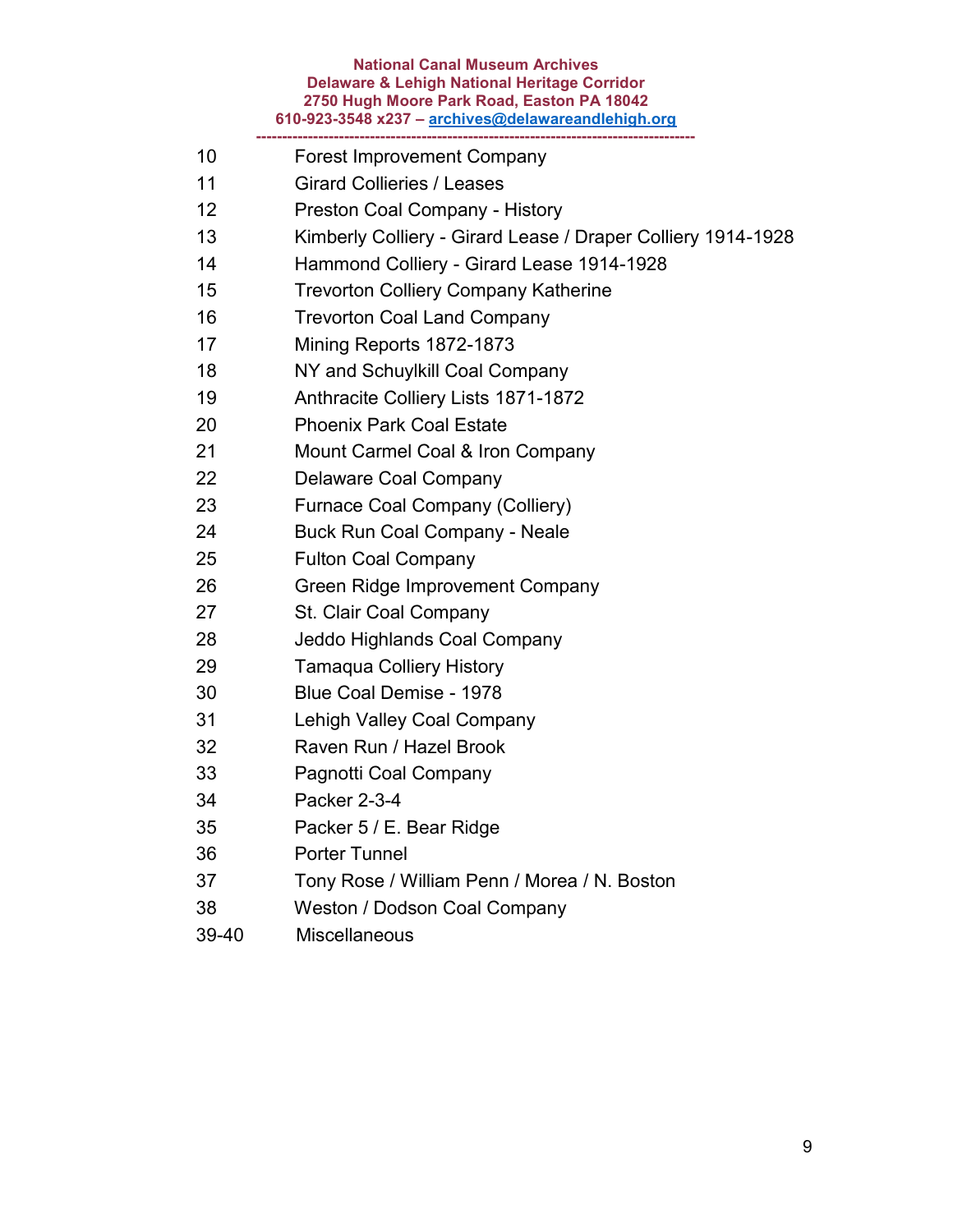## **Box 10: Philadelphia / Reading Index 1 Folder**

| $\mathbf 1$    | Pennsylvania & Reading Photo Index (5) "4 x 5" Glass<br><b>Negatives</b> |
|----------------|--------------------------------------------------------------------------|
| $\overline{2}$ | Mining Lease Index - 1940 - 1955                                         |
| 3              | Anthracite Coal by W. Griffith                                           |
| 4              | J.B. Warriner Address 1929?                                              |
| 5              | <b>Robert Charles Bader</b>                                              |
| 6              | Pennsylvania & Reading Photo Index (M) 8 x 10 Films                      |
| $7-7a$         | Pennsylvania & Reading Photo Index (J) 8 x 10 Films                      |
| 8              | Pennsylvania & Reading Photo Index (G) 8 x 10 Films                      |
| 9              | Index - Miscellaneous Papers - Box 174-175                               |
| 10             | Agreement between Pennsylvania & Reading Railroad                        |
|                | Company and Pennsylvania & Reading, C& I Company                         |
| 11             | Pennsylvania & Reading Deed - Index to Great Anthracite Coal             |
|                | Company for Land                                                         |
| 12             | Index - Pennsylvania & Reading Railroad Leases                           |
| 13             | <b>Index - Photostat Negative Copies of Deeds</b>                        |
| 14             | Pennsylvania & Reading Tracings - Maps (All Districts)                   |
| 15             | <b>Index to Miscellaneous Contract Boxes</b>                             |
| 16             | Pennsylvania & Reading Transfer File Index                               |
| 17             | Pennsylvania & Reading Miscellaneous Information Sheets /<br>Indexes     |
| 18             | <b>Index - President Richards File</b>                                   |
| 19             | Pennsylvania & Reading Title Papers - Index in Box                       |
| 20             | Coal Lease Index - 1870-1962                                             |
| 21             | Property Sold By Pennsylvania & Reading - 1945,1946                      |
| 22             | Pennsylvania & Reading Photo Index (L) 8 x 10 Glass<br><b>Negatives</b>  |
| $23 - 23a$     | Pennsylvania & Reading Photo Index (B) 8 x 10 Films                      |
| 24             | Pennsylvania & Reading Photo Index (VHS) 8 x 10 Films                    |
| 25             | Photo Record By Colliery                                                 |
| 26             | Pennsylvania & Reading Acetate Negative Collection                       |
| 27             | Colliery Surface Maps (Blasé)                                            |
| 28             | Pennsylvania & Reading Photo Index Classification -                      |
|                | August 8, 1933                                                           |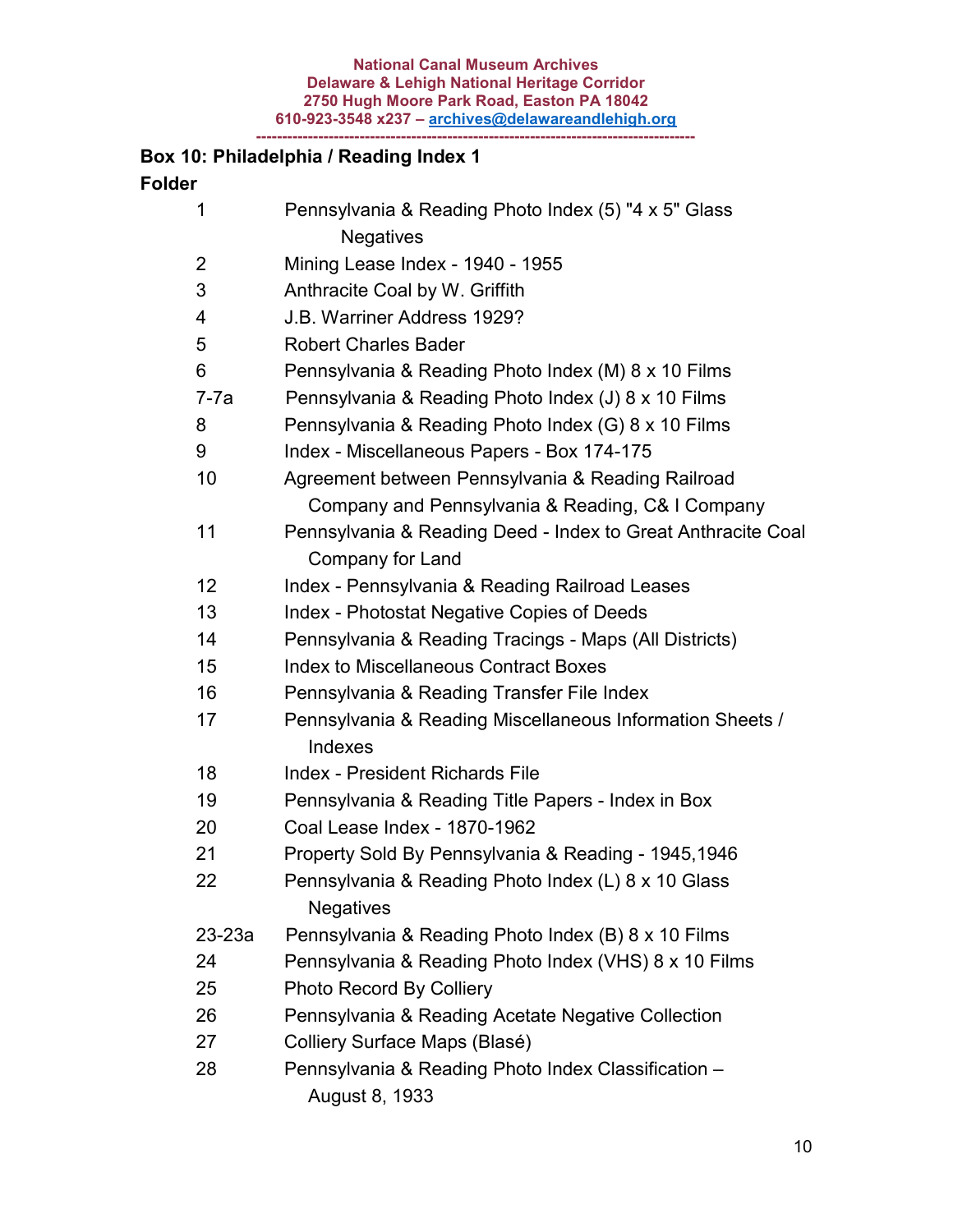#### **National Canal Museum Archives Delaware & Lehigh National Heritage Corridor 2750 Hugh Moore Park Road, Easton PA 18042 610-923-3548 x237 – [archives@delawareandlehigh.org](mailto:archives@delawareandlehigh.org)**

- **-------------------------------------------------------------------------------------** 29 Pennsylvania & Reading Office Building - Pottsville, Pa.
- 30 Paper Stored Coal & Norwegian Streets
- 31 No. 363 Paper Stored at East Mines…
- 32 -32a Pennsylvania & Reading President Gown Letter Book No.1
- 33 St. Nick & Locust Summit
- 34-34a Henry Pleasants Copybook 1877 No.1-313
- 35 Henry Pleasants "Typed"
- 36 Untitled

### **Box 11: Reading Anthracite 2**

| $1 - 2$        | 1882 Consolidated Mortgage Pennsylvania & Reading           |
|----------------|-------------------------------------------------------------|
| 3              | Schuylkill & Susquehanna Lands                              |
| $4-4a$         | Richard File - Coal Commission Reports - 1923               |
| 5              | <b>Richard File - Consolidation Combination</b>             |
| $6-6a$         | Pennsylvania & Reading Reorganization - 1940                |
| $\overline{7}$ | Pennsylvania & Reading City Coal Yards                      |
| 8              | Pottsville Steam Heat Company                               |
| 9              | <b>Anthracite Production - 1938</b>                         |
| 10             | Pennsylvania & Reading Coal & Iron Company, General History |
| $11 - 11a$     | Pennsylvania & Reading Coal & Iron Company,                 |
|                | <b>General History</b>                                      |
| 12             | Pennsylvania & Reading Prospectus - 1945                    |
| 13             | <b>Reading Anthracite Company Brochures</b>                 |
| 14             | Reorganization Newspaper - 1930                             |
| 15             | Land Purchases & Classification - 1872-1875                 |
| 16             | 1938 Land Sale to Pay Taxes                                 |
| 17             | Stone & Webster - April 7, 1928 - Coal Preparation Plants   |
| 18             | Stone & Webster - May 10, 1928 - Coal Preparation Plants    |
| 19             | Stone & Webster - June 23, 1928 - Coal Preparation Plants   |
| 20             | <b>St. Nicholas Central Breaker</b>                         |
| $21 - 21a$     | Stone & Webster Corporation Final Completion Report on      |
|                | Locust Summit Central Breaker - 1931                        |
| $22 - 22a$     | Stone & Webster Engineering Corporation Final Completion    |
|                | Report on St. Nicholas Central Breaker - 1933               |
|                |                                                             |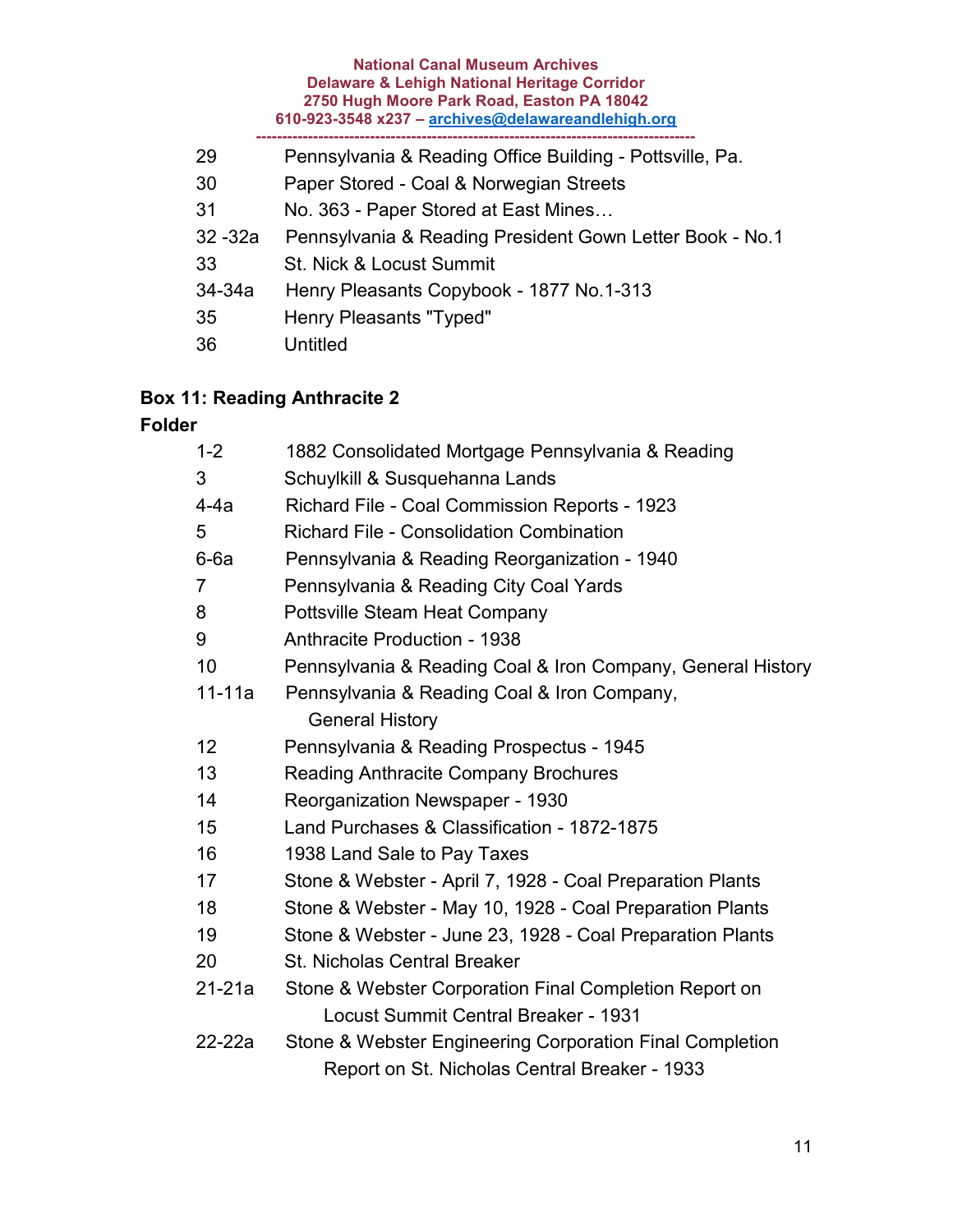| Pennsylvania & Reading, Coal & Iron Company - Real Estate  |
|------------------------------------------------------------|
|                                                            |
| Pennsylvania & Reading, Coal & Iron Company - Martin Lands |
| Pennsylvania & Reading, Coal & Iron Company -              |
| <b>Shamokin /Ashland District</b>                          |
|                                                            |

## **Box 12: Pennsylvania & Reading, Coal & Iron Company and Reading Anthracite Company, Anthracite Coal Divisions (Maps) Folder**

| 1       | Shenandoah Heights Town Plan                           |
|---------|--------------------------------------------------------|
| 2       | Locust Summit & St. Nicholas Central Breakers (Map)    |
| 3       | Locust Summit (Map)                                    |
| 4       | North Ashland Colliery (Map)                           |
| 5       | Rock Town (Map)                                        |
| 6       | Locust Dale Town Plot (Map)                            |
| 7       | Mount Carmel Township (Map)                            |
| 8       | Locust Gap (Map)                                       |
| 9       | Locust Spring, A.S. Wolfe & Monitor Colliery (Map)     |
| 10      | Monitor, A.S. Wolfe & Locust Gap Colliery (Map)        |
| 11      | Monitor, A.S. Wolfe & Locust Gap Colliery (Map)        |
| 12      | Locust Spring Colliery Branch (Map)                    |
| 13      | Mount Carmel Township, Northumberland County, PA (Map) |
| 14      | Locust Gap (Map)                                       |
| 15      | Ashland & Locust Dale Estates (Map)                    |
| 16      | Locust Dale New Highway (Map)                          |
| 17      | Potts Colliery (Map)                                   |
| 18      | Locust Dale Propose School House (Map)                 |
| 19      | <b>Christmas Cards</b>                                 |
| $20a-g$ | <b>Inspection &amp; Engineering Reports</b>            |
| 21      | <b>Collieries - Ashland Division</b>                   |
| 22      | <b>Collieries - Mount Carmel Division</b>              |
| 23-23a  | <b>Collieries - Shamokin Division</b>                  |
| 24      | <b>Collieries - Mahoney Division</b>                   |
| 25      | <b>Collieries - St. Nicholas Division</b>              |
| 26      | <b>Collieries - Shenandoah Division</b>                |
| 27      | <b>Collieries - Shenandoah Division</b>                |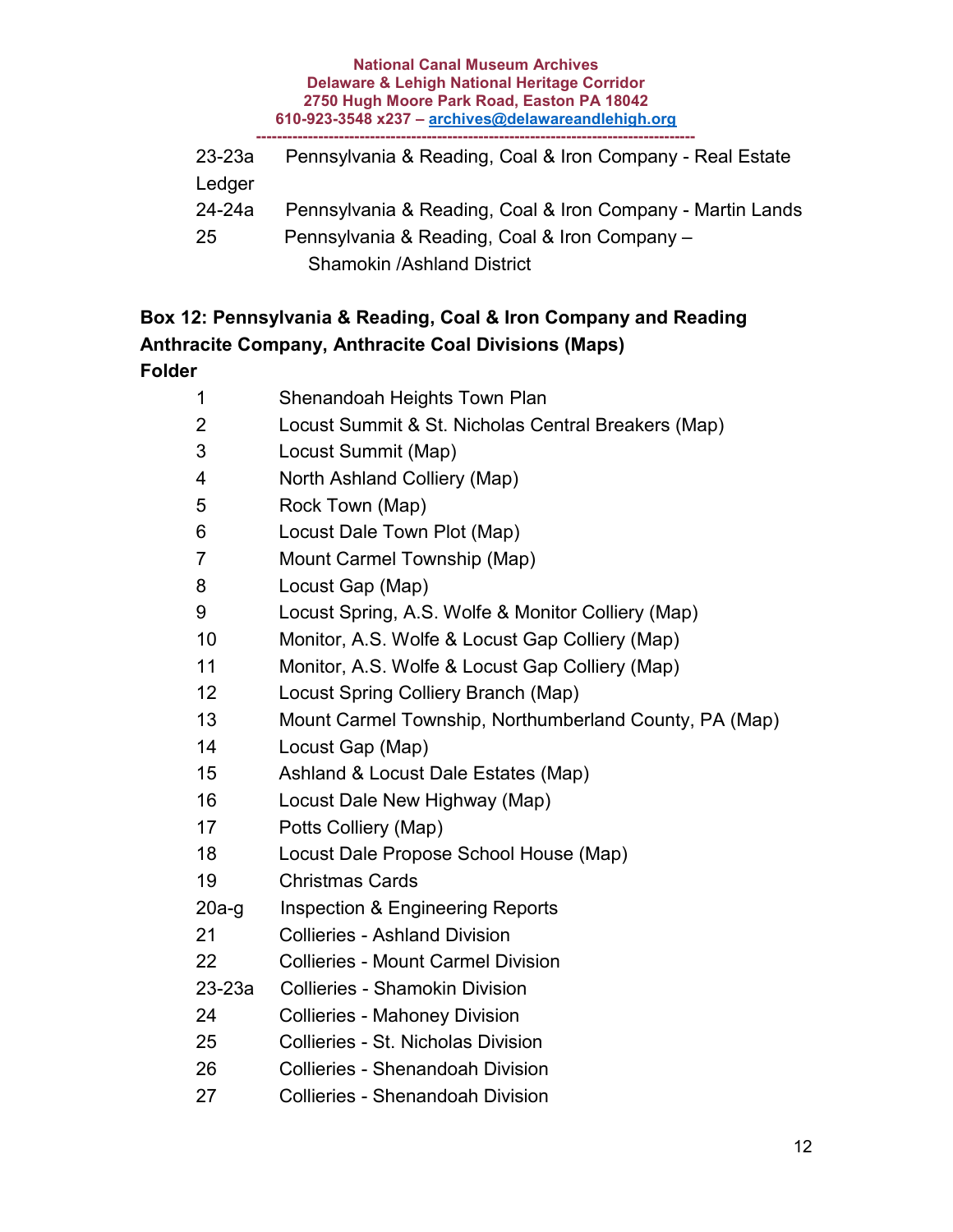|    | 28-28a Miscellaneous Maps     |
|----|-------------------------------|
| 29 | Miscellaneous Maps & Booklets |

# **Box 13: Centralia Mine Fire & Coal (copied articles)**

## **Folder**

| $1 - 3$ | Centralia Mine Fire |  |
|---------|---------------------|--|
|         |                     |  |

- 4 Anthracite Coal Stats
- 5 Research & Geology
- 6 People
- 7-7a Mining Herald & Colliery Engineer
- 8 Mount Carmel Historical Calendars
- 9 Labor History Articles
- 10 Coal Age
- 11 Citizen Centennial Special
- 12 Engineering News
- 13 Colliery News
- 14 Coal
- 15 Legal Decisions by Court Judges
- 16-32 Coal (copied articles)

## **Box 14: Coal**

Folder

1-28 Coal (copied articles)

## **Box 15: Report of the Department of Mines, Commonwealth of PA**

Part I – Anthracite: 1906-1913, 1915

## **Box 15a: Publications**

- Historical Sketch of Geological Explorations in PA & Other States/J.P. Lesley. 1876
- Geological Maps of Schuylkill, Carbon, Berks & Dauphin Counties. 1891
- PA Geological Survey. 1891
- Annual Report of the Geological Survey of PA for 1886
- I.C.S. Reference Library Properties of Gases, Mine Gases Mine Ventilation & Fuels - 1907
- Reports of the Inspectors of Mines.1892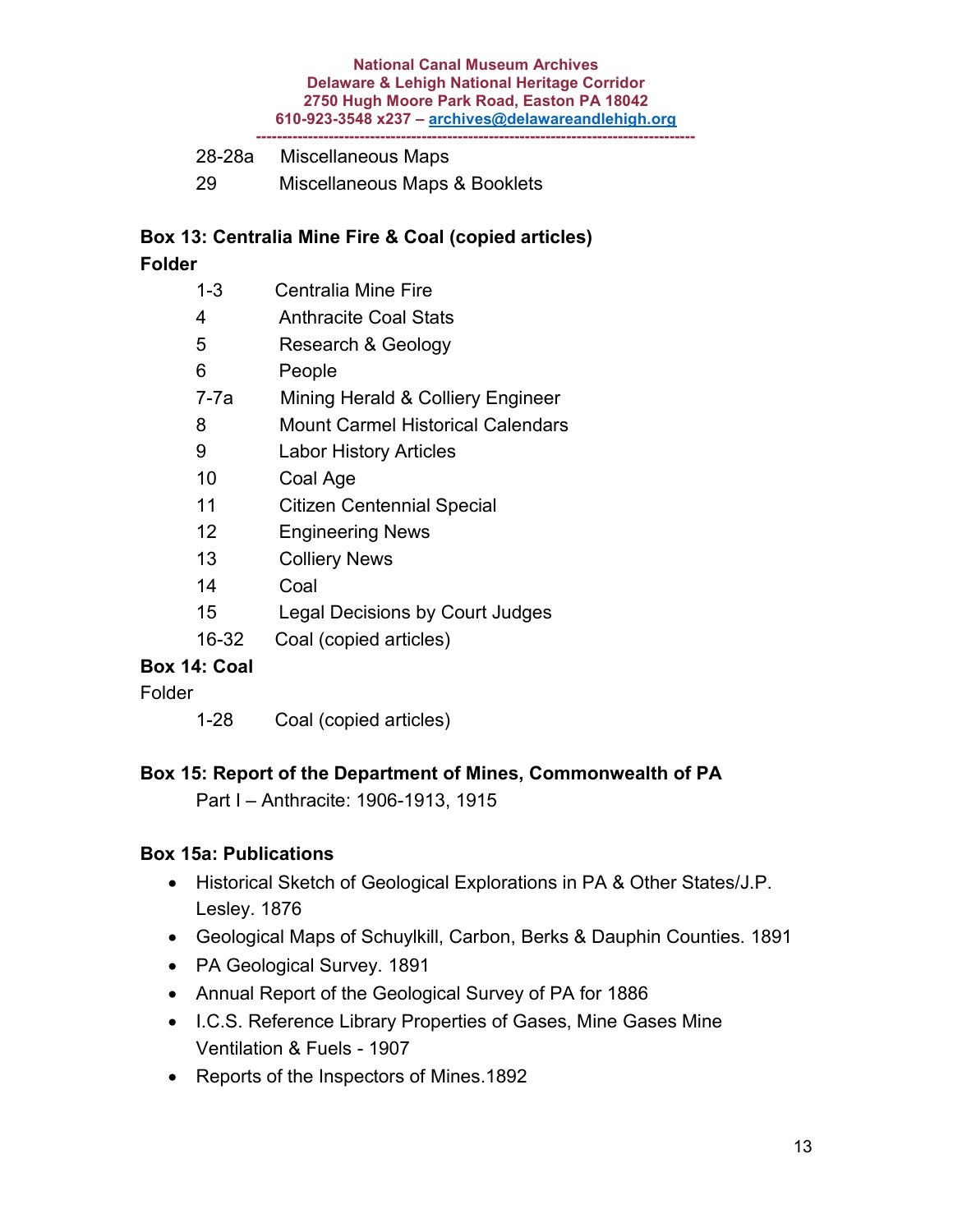• Report of the Department of Mines, Commonwealth of PA. Part I – Anthracite 1916-1920

### **Box 16: Pennsylvania & Reading Mining**

| 1  | A Century of Reading Company - 1941                                                                              |
|----|------------------------------------------------------------------------------------------------------------------|
| 2  | Compilation of Geological & Other Data - 1907                                                                    |
| 3  | <b>Reading System</b>                                                                                            |
| 4  | Report of Operations of Pennsylvania & Reading Railroad and<br>Pennsylvania & Reading Coal & Iron Company - 1896 |
| 5  | Reading Company - First Annual Report - 1898                                                                     |
| 6  | To The Jr. Security Holders of Pennsylvania & Reading Railroad<br>Company                                        |
| 7  | By-Laws of Pennsylvania & Reading Corporation - 1958, 1960                                                       |
| 8  | Pennsylvania & Reading, Coal & Iron Company - Annual Report<br>1914-1916, 1918, 1920-1923, 1927                  |
| 9  | Pennsylvania & Reading, Coal & Iron Company - Annual Report<br>1928-1932                                         |
| 10 | Pennsylvania & Reading, Coal & Iron Company - Annual Report<br>1933-1937                                         |
| 11 | Pennsylvania & Reading, Coal & Iron Company - Annual Report<br>1938-1943                                         |
| 12 | Pennsylvania & Reading, Coal & Iron Company - Annual Report<br>1945-1949                                         |
| 13 | Pennsylvania & Reading, Coal & Iron Company - Annual Report<br>1950-1955                                         |
| 14 | Pennsylvania & Reading, Coal & Iron Company - Annual Report<br>1956-1959, 1961                                   |
| 15 | Pennsylvania & Reading Years of Progress                                                                         |
| 16 | Pennsylvania & Reading Corporation Review, 1960                                                                  |
| 17 | Anthracite Coal in PA - 1997                                                                                     |
| 18 | PA's Mineral Heritage - 1944                                                                                     |
| 19 | Bee Line Magazine Reading Railroad, 1988-1990                                                                    |
| 20 | Bee Line Magazine Reading Railroad, 1991-1995                                                                    |
| 21 | Historical Review of Berks County - 1979                                                                         |
| 22 | <b>Reading Terminal Calendar - 1993</b>                                                                          |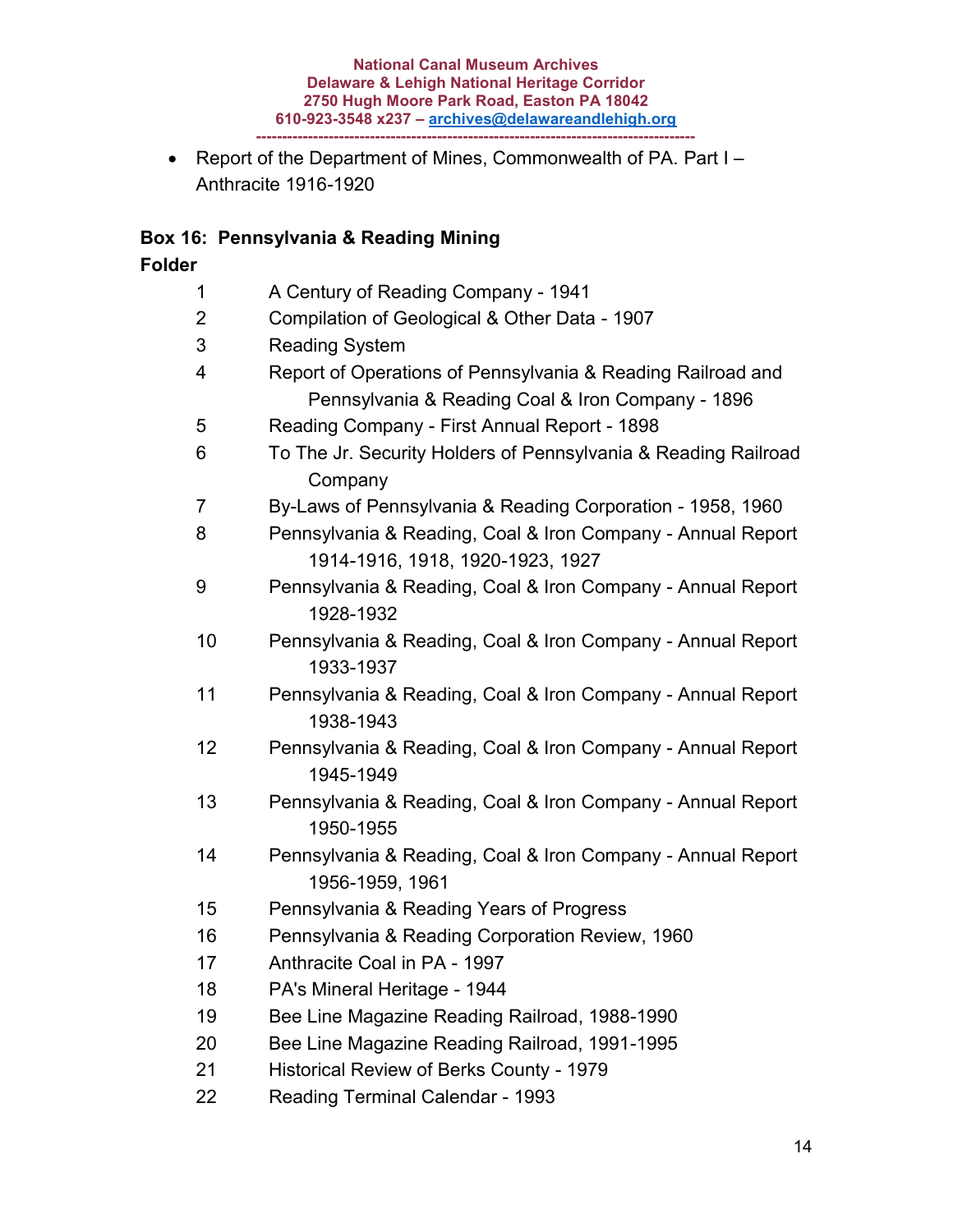- 23 Reading Railroad & Anthracite Coal
- 24 The North PA Railroad
- 25 Reading Railroad Prints from Canal Museum Negatives
- 26-27 Miscellaneous Mining and Railroad
- 28 Locust Gap 1827-1977
- 29 Locust Dale / Locust Gap Collieries
- 30 Potts Colliery
- 31 Locust Summit Breaker
- 32 Reading Railroad Stationary + Logo
- 33 Reading Railroad Christmas Cards
- 34-36 Reading Anthracite Advertisements
- 37 Reading Anthracite
- 38-40 Reading Anthracite Miscellaneous Booklets & Cards
- 41 Mining Coal & Mining Slides

### **Box 17: Reports**

- Report of the Bureau of Mines Department of Internal Affairs 1897-1899, 1901-1902
- Report of the Inspectors of Mines Anthracite Coal Regions of PA 1875, 1877, 1883, 1885, 1887, 1893, 1898-1899, 1901

### **Box 17a: Reports**

- Annual Report of Secretary of Internal Affairs: Industrial Statistics
- Part III 1886-1887, 1889-1891, 1897-1898

### **Box 18: Railroads**

- 1 Reading Calendar 1997, 1998
- 2 The Reading Building a Modern Railroad
- 3 Newspaper Articles
- 4 Trolleys
- 5 Reading Railroad and Anthracite Coal
- 6 Miscellaneous Railroad Articles
- 7-8 Lehigh Valley Railroad Coal Company
- 9-10 Delaware Lackawanna & Western Railroad Photos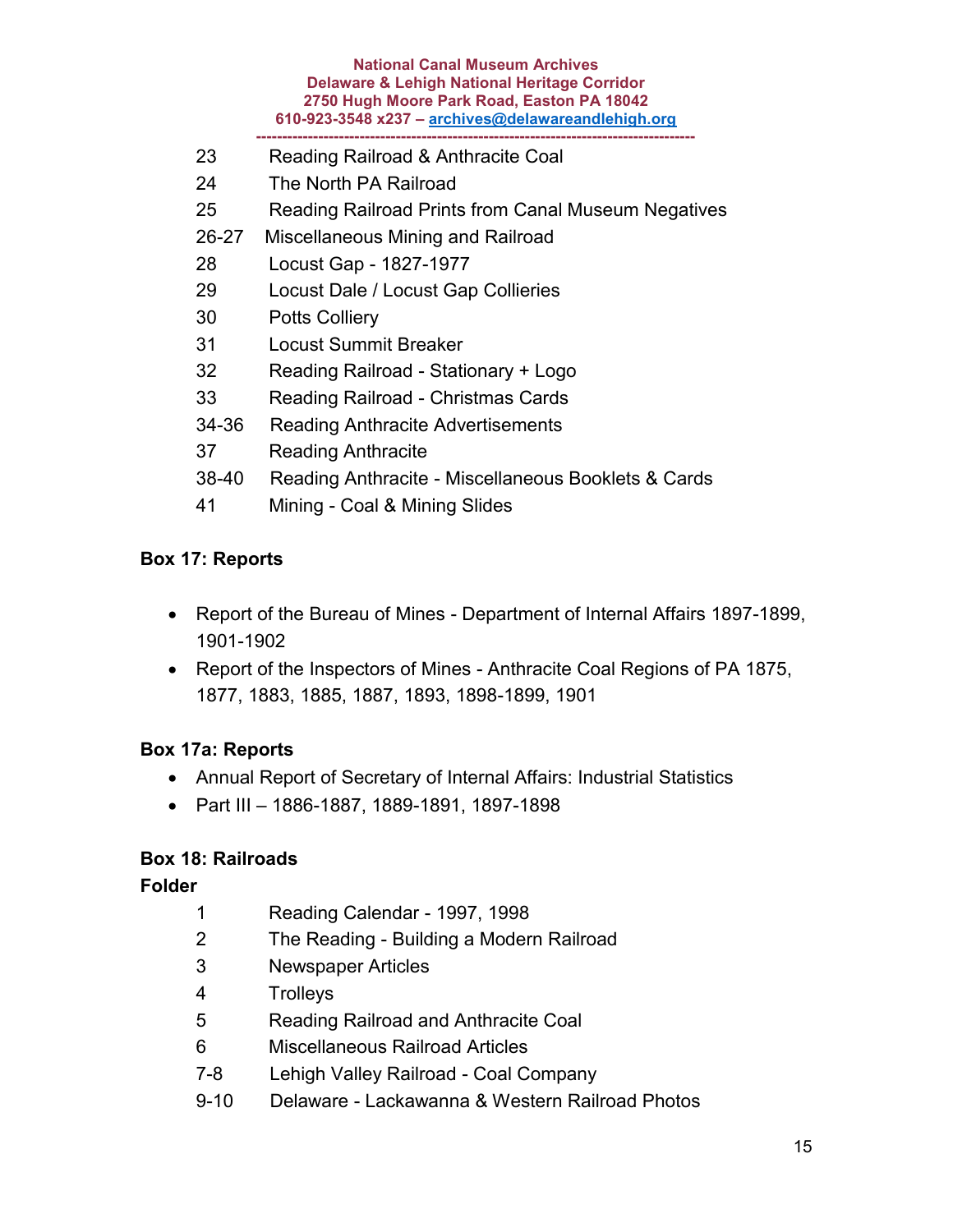- 11-14 Photos
- 15 Photos Locomotives Engine File 2687 Haulage Pine Knot - Engine Photos
- 16 Motive Power in Mines Railway Coal Property Hepburn Act
- 17 Evolution of the Coal Car Locomotive Catalogs
- 18 Locomotives
- 19 PA Schuylkill Valley Railroad Construction 1885, 1886
- 20 Photos
- 21 Railroad Correspondence
- 22 Railroad Correspondence & Locomotives
- 23 Photos Trains

### **Box 18: Railroad Publications**

- Anthracite Mine 1869-1897, 1969
- History of Schuylkill County PA 1881
- Reading Railroad Volumes 1 and 2 1989, 1992

### **Box 18a: Railroads**

### **Booklets**

- Baldwin Locomotive Works Record No.78 1914
- Record of Recent Construction No.43 Baldwin Locomotive Works -1903
- Modern Locomotives & Cars Pennsylvania Railroad 1939
- A Ramble in the Past of the East Broad Top Railroad 1971(souvenir booklet)
- Sylvester Welch's Report on the Allegheny Portage Railroad 1833 (reprint)
- Lewis Shoemaker Co. & Co. Manufacturers of Structural Steel, n.d.
- Modern Yard Operation Bulletin 108 Union Switch & Signal Co.- 1926
- Pennsylvania Railroad to the Columbian Exposition  $2<sup>nd</sup>$  ed.  $-1893$
- Pennsylvania Railroad Co. Educational Course Pamphlet S-1 Signaling 1918
- Baldwin Locomotive Works, Catalogue of Locomotives (historical reprint of circa 1915 catalog)
- Locomotive Advertising in America, 1850-1900. 1960
- Railroads of Eastern Franklin County. Randy Watts. 1991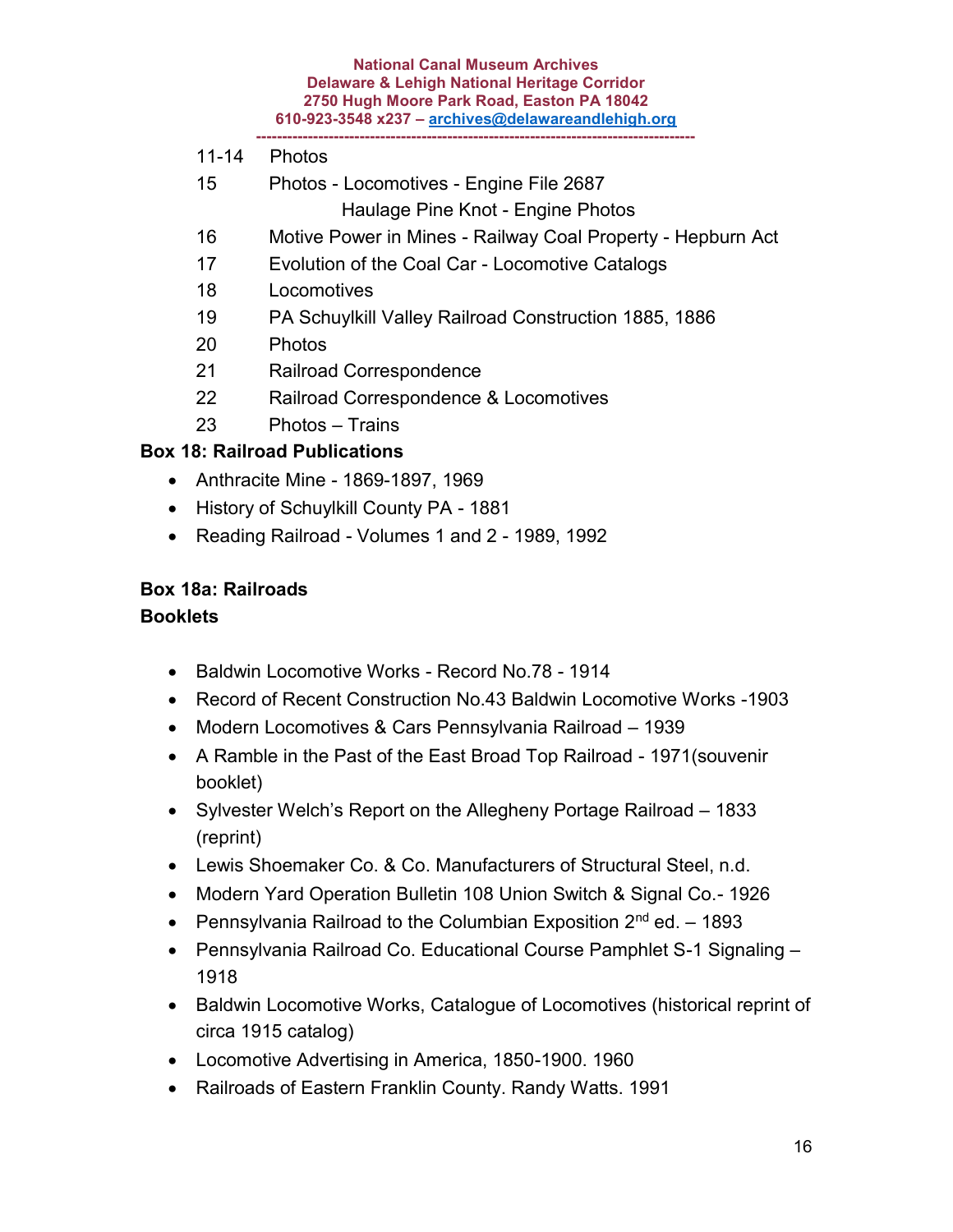- Railroads to Pine Grove Furnace. Randy Watts. 1991
- Railroads to the Dillsburg Region. Randy Watts. 1992
- Railroads of Western Franklin County. Randy Watts. 1992
- Mainline Railroads, 1828-1993. Randy Watts. 1993

#### **Box 19: Publications/Videos**

- Inspectors of Coal Mines of PA 1894
- Inspectors of Coal Mines of PA 1895
- Inspectors of Mines, Anthracite & Bituminous Coal 1890
- Inspectors of Mines, Anthracite & Bituminous Coal 1892
- Department of Mines of PA Anthracite Region 1903
- Department of Mines of PA, Part I Anthracite 1904
- Department of Mines of PA, Part I Anthracite 1905
- I.C.S. Reference Library, Volumes 149-150, 180-181
- Annual Report, Sec. of Internal Affairs, Industrial Statistics, Volume VII 1881
- Annual Report, Sec. of Internal Affairs, Industrial Statistics, Volume XIV-1886
- Annual Report, Sec. of Internal Affairs, Volume III 1876
- Annual Report, Sec. of Internal Affairs, Volume XI 1884
- Video Timbering in Underground Anthracite Mines
- Video Parry Coal Mine
- Video Old St. Nicholas Breaker May 23, 1991

### **Box 20: Historic Photographs**

### **Folder**

| Index to Folders                                               |
|----------------------------------------------------------------|
| Pennsylvania & Reading Railroad                                |
| Pennsylvania & Reading Railroad                                |
| Collieries of the Pennsylvania & Reading, Coal & Iron Company, |
| Index - 1875                                                   |
| Alaska Colliery                                                |
| <b>Bear Ridge Colliery</b>                                     |
| <b>Bast Colliery</b>                                           |
|                                                                |

7 Beltrami Enterprises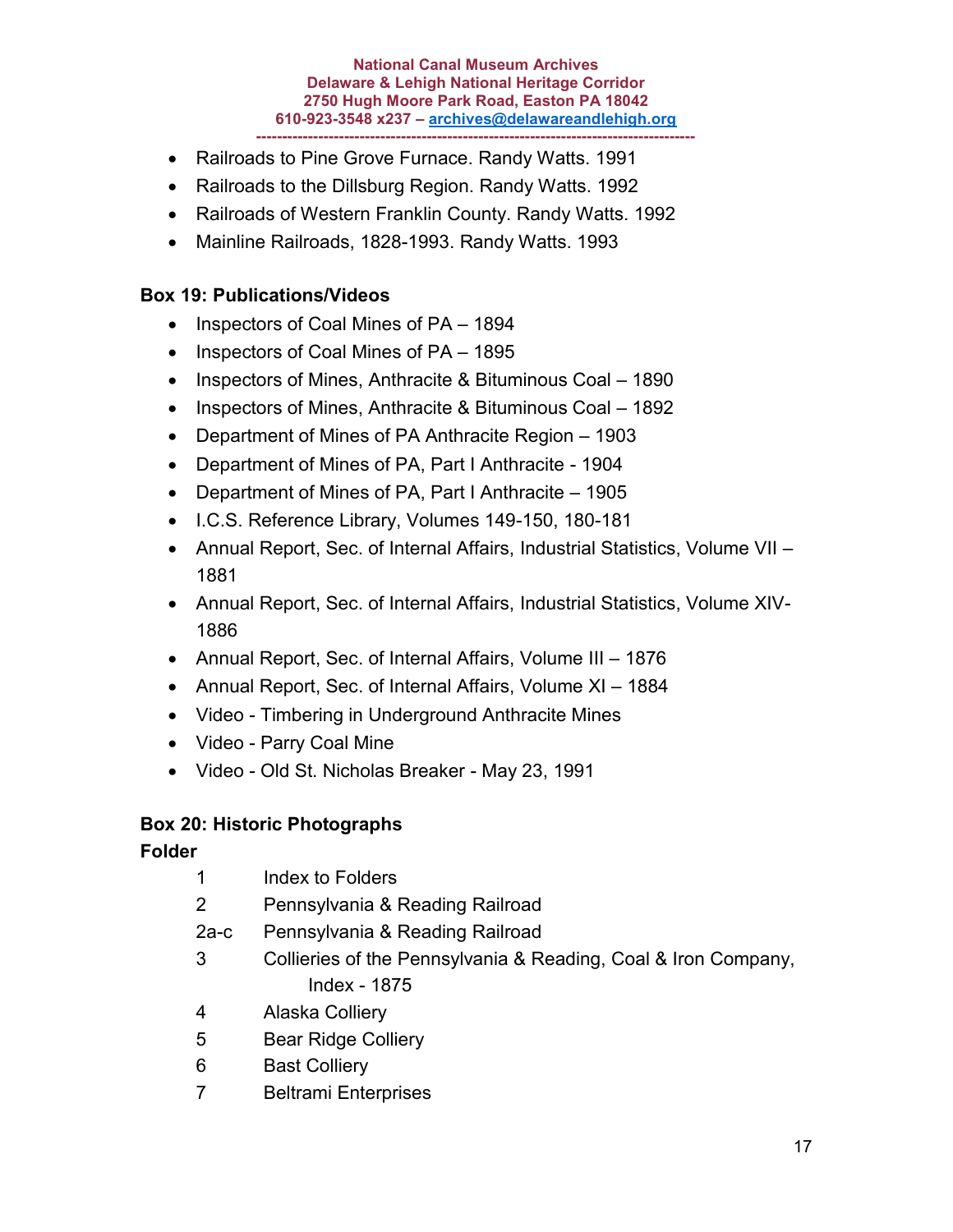- 8 Beechwood Colliery
- 9 Bear Valley Colliery
- 10 Big Mountain Colliery
- 11 Blackwood Colliery
- 12 Boston Run Colliery
- 13 Bridgeport Colliery
- 14 Brook side Colliery
- 15 Buck Ridge Colliery
- 16 Buck Mountain Colliery
- 17 Burnside Colliery
- 18 Cameron Colliery
- 19 Coaldale Colliery
- 20 Colonial Colliery
- 21 Corbins Colliery
- 22 Davis Colliery
- 23 Draper Colliery
- 24 Eagle Hill Colliery
- 25 Ellangowen Colliery
- 26 Gilberton Colliery
- 27 Girard Colliery
- 28 Glenburn Colliery
- 29 Glendon Colliery
- 30 Glendower Colliery
- 31 Good Spring Collieries
- 32 Green Ridge/ PA Colliery
- 33 Gowen Colliery
- 34 Hammond Colliery
- 35 Hunter Tunnel Colliery
- 36 Harry E. Colliery
- 37 Huber Colliery
- 38 Hazelton Shaft Colliery
- 39 Henry Clay Colliery
- 40 Hickory Ridge Colliery
- 41 Indian Ridge Colliery
- 42 Jeddo #7 Harleigh
- 43 Keffers Tunnel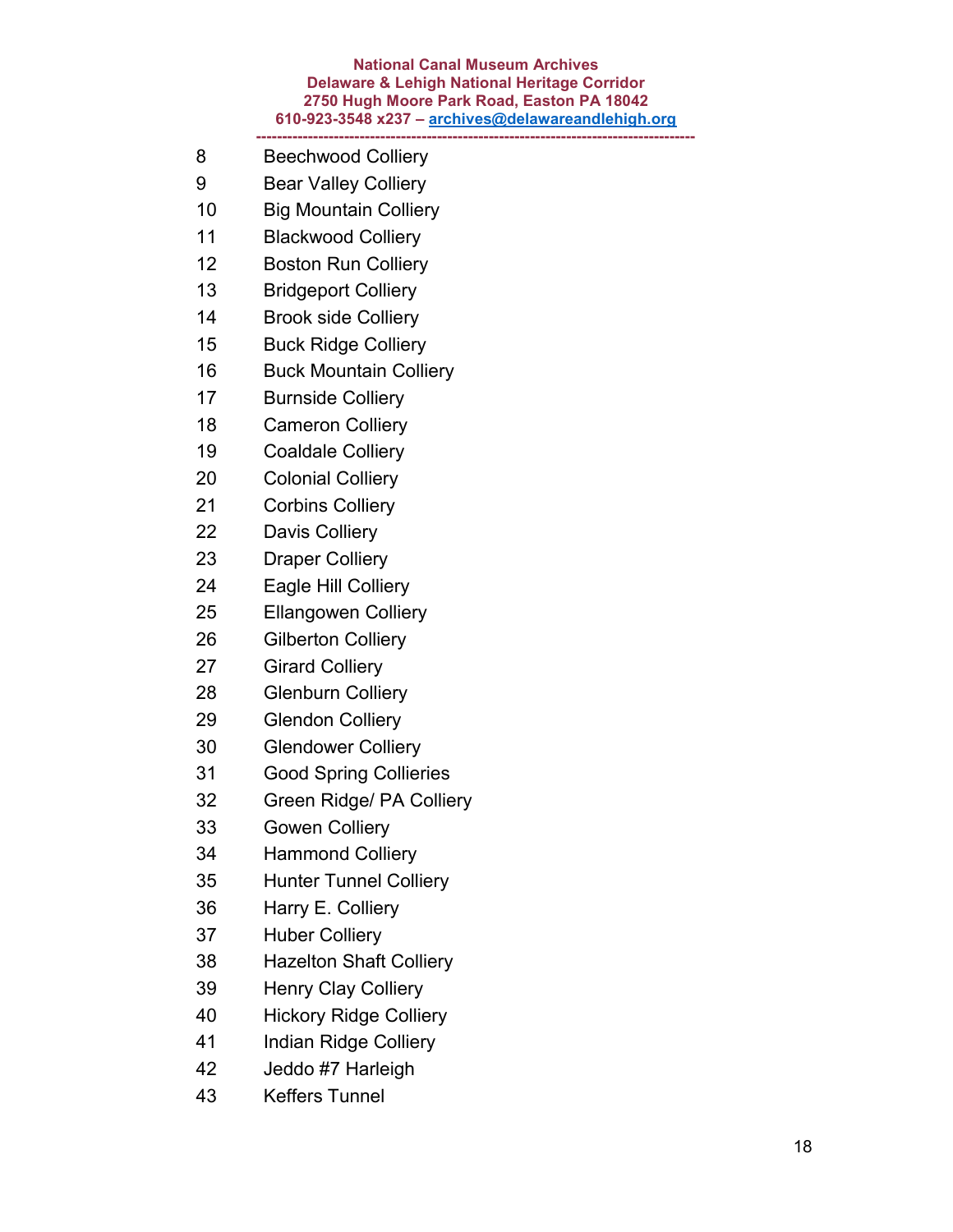- 44 Knickerbockers Colliery
- 45 Koh-I-Noor?
- 46 Luke Fiddler Colliery?
- 47 Lawrence Colliery
- 48 Lincoln Colliery
- 49 Manahoy City Colliery
- 50 Manahoy Storage Yard
- 51 Maple Hill Colliery (old)
- 52 Moffa Coal Company Colliery
- 53 Mine Hill Gap Colliery
- 54 Natalie Colliery
- 55 Newkirks?
- 56 N. Franklin Colliery
- 57 N. Mahoney Colliery
- 58 Oak Hill Colliery
- 59 Otto Colliery
- 60 Pennsylvania Colliery
- 61 Collieries Miscellaneous
- 62 Collieries Underground
- 63 Mahoney Plane Prints
- 64 Mahoney Plane/Gilbertson
- 65 Churches
- 66 Pottsville, Shamokin, Hazelton, Mount Carmel, Merriam
- 67 Mahoney City, Coal Castle, Shenandoah, Manatoy Township
- 68 New Philadelphia, Pottsville, Auburn, Treverton, Franklin Colliery
- 69 Schuylkill County, Pottsville, New Castle
- 70 Green Ridge, Diamond Town, Woodrow Wilson, Natalie
- 71 Pottsville Shops
- 72 Autos
- 73 8 x 10 Negatives Locust Summit Central Breaker
	- (copied by Frank Blasé for Rich Family)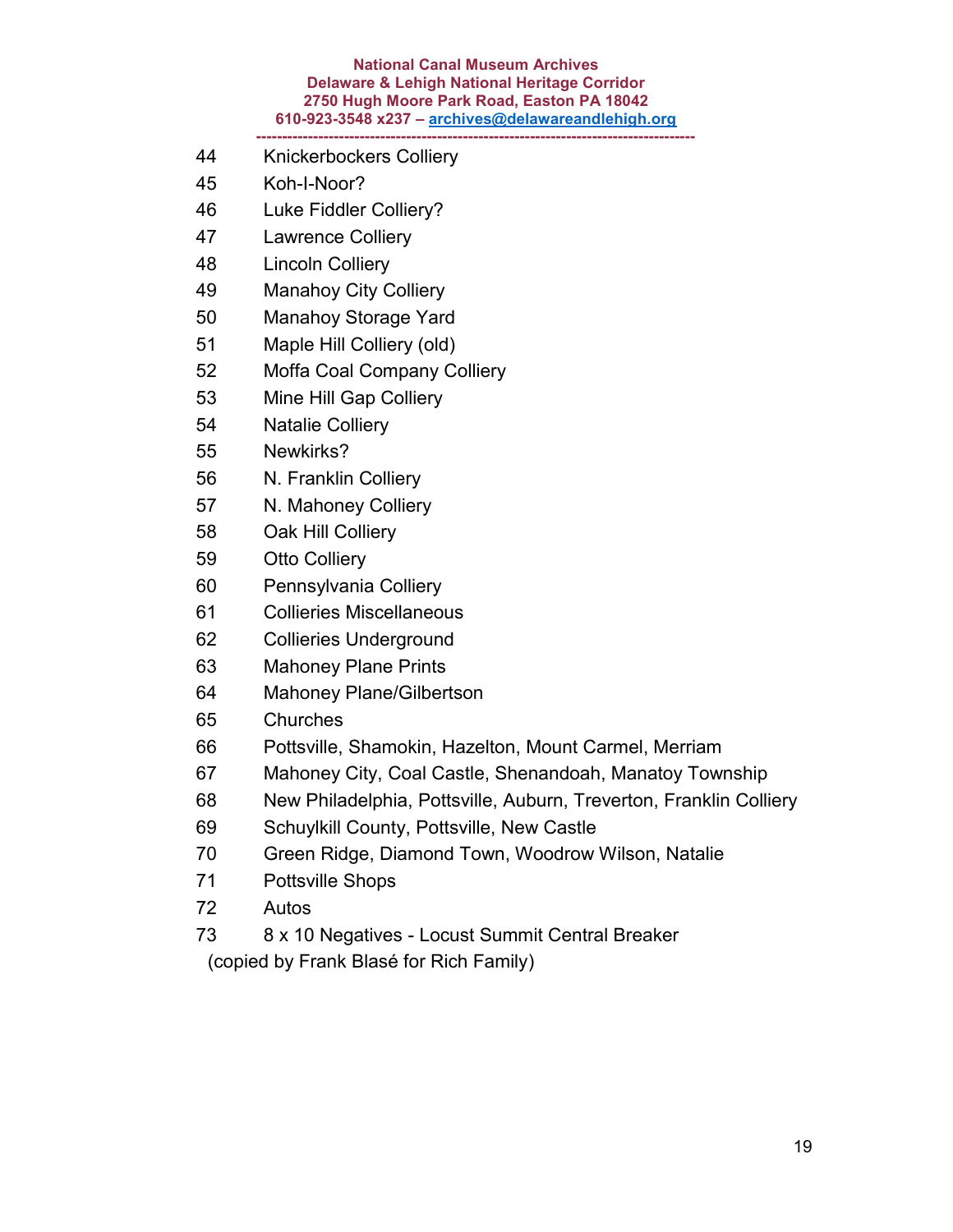## **Box 21: Transportation - Bridges - Phoenix Iron & Steel Company & Iron – General**

### **Folder**

- 1-13 Transportation Bridges
- 14 Iron Pennsylvania & Reading
- 15-26 Phoenix Iron & Steel Company
- 27-40 Iron -General Files
- 41-49 General History

### **Box 22: Roads & Bridges; Railroads**

### **Folder**

- 1-14 Roads & Bridges (copied articles)
- 15-31 Railroads (copied articles)

## **Box 23: Anthracite Booklets**

- The Wonders of Anthracite. 1935
- Buried Black Treasure. 1954 {missing 11/08}
- The Story of Coal. 1979
- The Anthracite Miner George Harvan
- Anthracite in the Lehigh Region of PA 1820-1845, 1968
- Girard Estate Coal Lands in PA 1801-1804, 1972
- When Coal Was King: Mining Pennsylvania's Anthracite. 1970
- PA Heritage Magazine, winter 1985, "Forged From Fields of Anthracite"
- Bicentennial Exhibition, 1976, Hard Coal Mining in Northeast PA
- Collieries of the Pennsylvania & Reading Coal & Iron Company. 1875 {missing 11/08}
- ILT Volume 87, 1907? {missing 11/08}
- Annual Report, Secretary of Internal Affairs of PA, Volume V, 1878
- Annual Report, Secretary of Internal Affairs of PA, Volume X, 1883
- Annual Report, Secretary of Internal Affairs of PA, Volume IV, 1877
- Annual Report, Secretary of Internal Affairs of PA, Volume VII, 1880
- Geology of Coal Drifts, Slopes and Shafts: Methods of Working. 1907
- A Guide to Industrial Archaeological Sites in the Pennsylvania Anthracite Region. 1979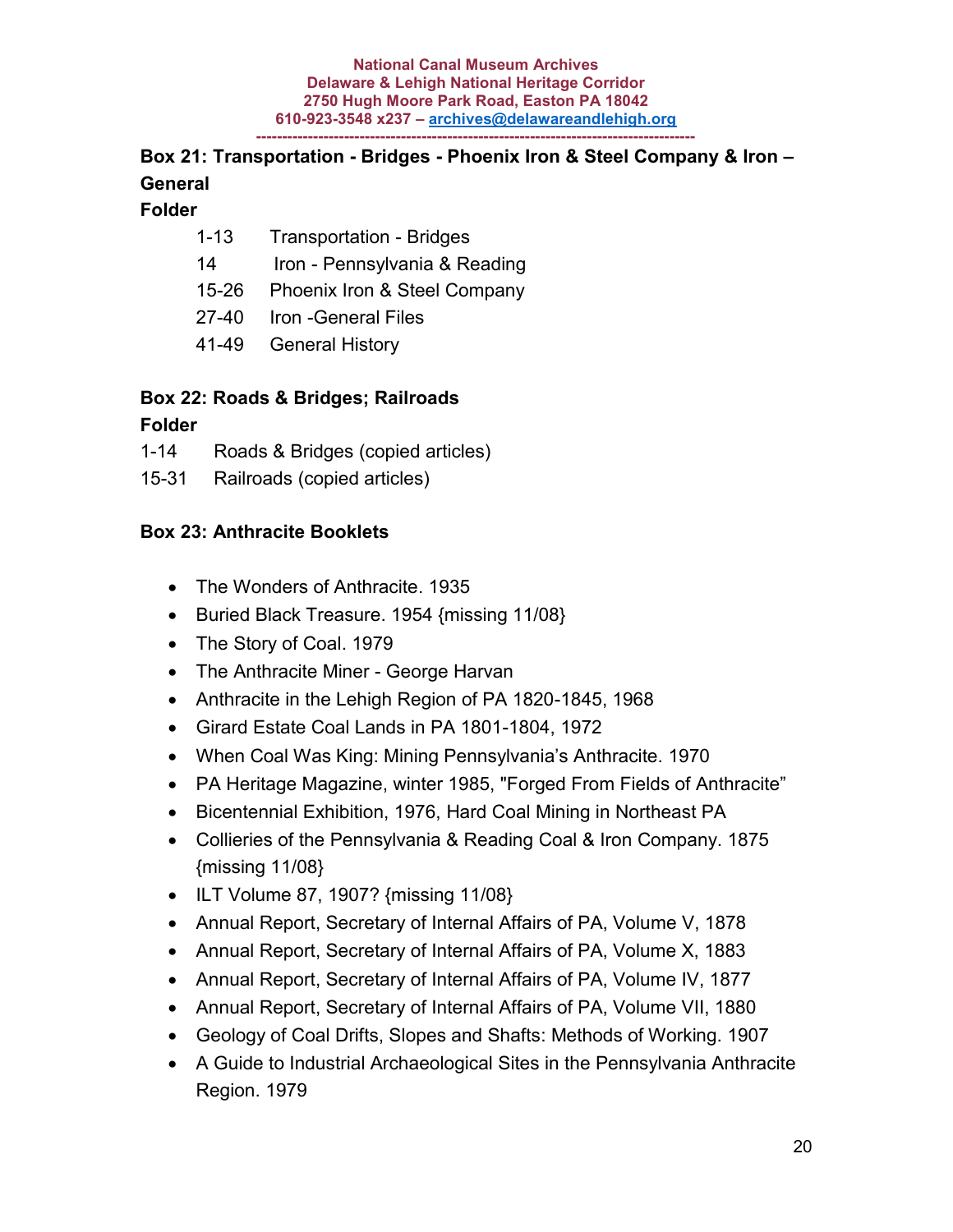- Bicentennial Exhibition/Sordoni Art Gallery catalog. 1976
- Value: Premium Coal from the Heart of the Anthracite Region. n.d.

### **Postcards**

- Souvenir Folder of the Anthracite Coal Region
- A Trip Through the Anthracite Coal Mines (2)

### **Box 24: Locust Summit & St. Nicholas Breakers Folder**

| 1               | St. Nicholas Breaker - Photos B681- B782                       |
|-----------------|----------------------------------------------------------------|
| 2               | St. Nicholas Breaker - Photos B102- B227                       |
| 3               | St. Nicholas Breaker - Photos B228- B342                       |
| 4               | St. Nicholas Breaker - Photos B335- B526                       |
| 5               | St. Nicholas Breaker - Photos B533- B590                       |
| 6               | St. Nicholas Breaker - Photos B592- B676                       |
| $\overline{7}$  | A Guide On Your trip Through The Locust Summit Central Breaker |
|                 | Pennsylvania & Reading, Coal & Iron Company                    |
| 8               | Locust Summit and St. Nicholas Breakers -                      |
|                 | <b>Miscellaneous Snapshots</b>                                 |
| $9 - 10$        | Locust Summit and St. Nicholas Breakers - Photos               |
| 11              | St. Nicholas Central Breaker, 1994 - Photo by Joe Elliott      |
| 12 <sup>2</sup> | Locust Summit Central Breaker, 1994 - Photo by Joe Elliott     |
| $13-13c$        | Locust Summit Central Breaker - Photos                         |
| 14              | St. Nicholas Breaker - Photos G24-J77                          |
| 15              | St. Nicholas Breaker - Photos J78-B10                          |
| 16              | St. Nicholas Breaker - Photos J583                             |
| 17              | St. Nicholas Breaker - Photos & index                          |
| 18              | St. Nicholas Breaker - Snapshots                               |
| 19              | St. Nicholas Breaker - A Guide Through St. Nicholas Breaker    |
| 20              | Locust Gap - Survey Maps                                       |
|                 | 21-22 Locust Gap - Miscellaneous Papers                        |
| 23              | <b>Black Diamond Coal &amp; Iron Company</b>                   |
| 24              | Locust Gap - Land Maps                                         |
| 25              | Helfenstein - Martin Lands                                     |
| 26              | George M. Johns - Monitor Colliery                             |
| 27              | <b>Miscellaneous Land Grant Surveys</b>                        |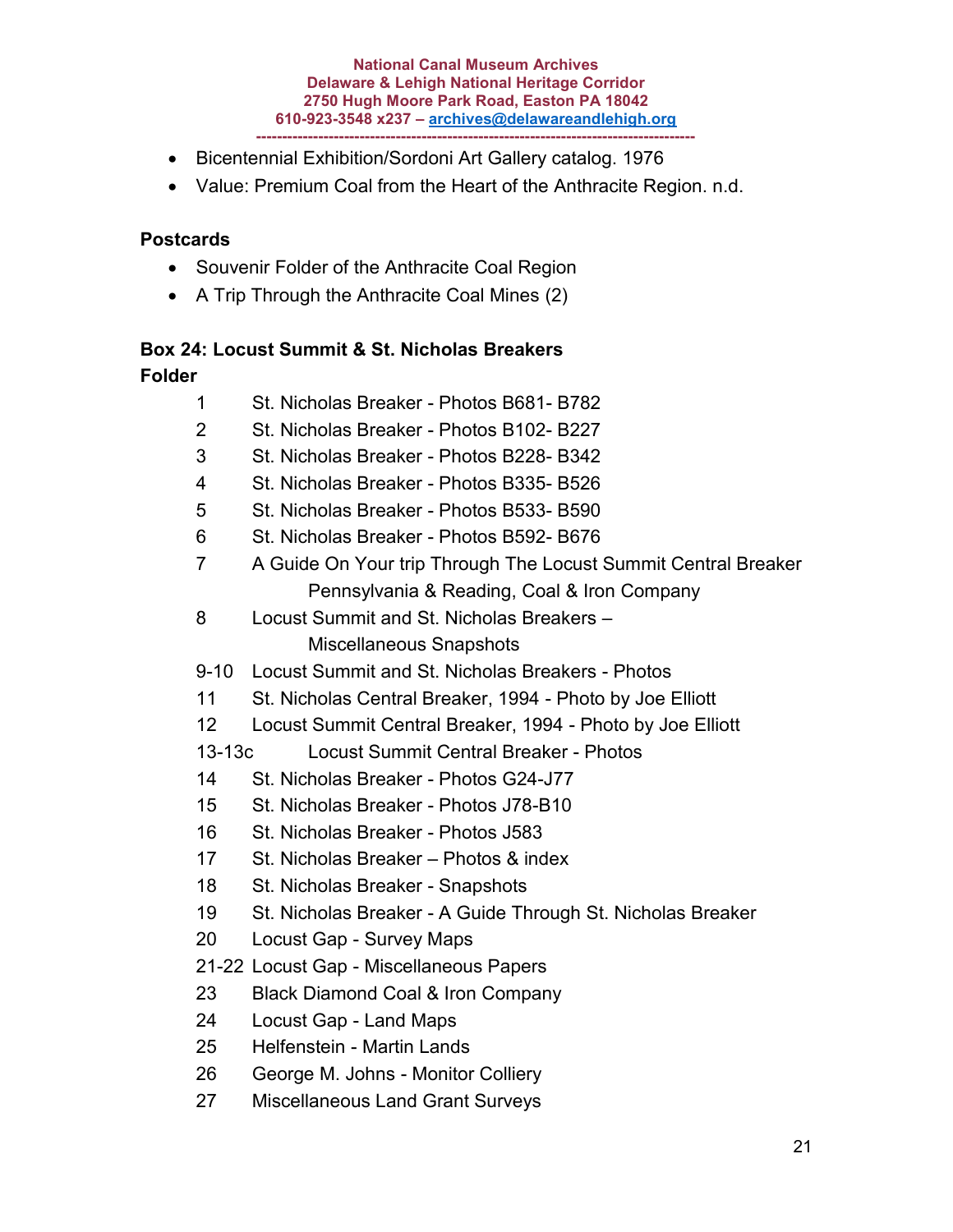### 28-28f Locust Gap Improvement Company

- 29 Locust Gap Tenants/Houses
- 30 Locust Gap High School

### **Box 25: Locust Dale**

### **Folder**

| $1-1a$          | <b>Locust Dale Coal Company</b>                             |
|-----------------|-------------------------------------------------------------|
| 2               | Locust Dale Firehouse/Church                                |
| 3               | Locust Dale - Railroad                                      |
| 4               | Locust Dale - Miscellaneous                                 |
| 5               | <b>Potts Colliery</b>                                       |
| 6               | Locust Dale - Maps                                          |
| $\overline{7}$  | Locust Dale - Leases & Deeds                                |
| 8               | Locust Dale - Estates - Miscellaneous Lands                 |
| 9               | Locust Dale - House Plans & Costs                           |
| 10              | Locust Dale - Keystone & Merriam Colliery                   |
| 11              | Locust Dale - Estates Tracks                                |
|                 | 12-12a Locust Dale - The Martin Lands Report                |
| 13 <sup>°</sup> | Locust Dale - Leases                                        |
| 14              | Locust Dale - Potts Personnel Records                       |
| 15 <sup>1</sup> | Locust Dale - Inquiries                                     |
| 16              | Locust Dale - House Leases, 1920 - 1960                     |
|                 | 17-17a Locust Dale - Tenant House Correspondence, 1926-1941 |
|                 | 18-18a Locust Dale - Tenant House Correspondence, 1909-1925 |
|                 | 19-19a Locust Dale - Tenant House Correspondence, 1942-1955 |
| 20              | Locust Dale - Tenants of Locust Dale                        |

## **Box 26: Pennsylvania & Reading, Coal & Iron Company, Girard Estate Annual Report**

- 1-1a Girard Estate Annual Report. 1887
- 2 Leases North Ashland Colliery, Girard Colliery, Hammond & Conner Colleries. 1884
- 3 Annual Report City Trusts (Philadelphia) 1906-1908
- 4 Annual Report City Trusts (Philadelphia) 1909-1910
- 5 Annual Report City Trusts (Philadelphia) 1911-1912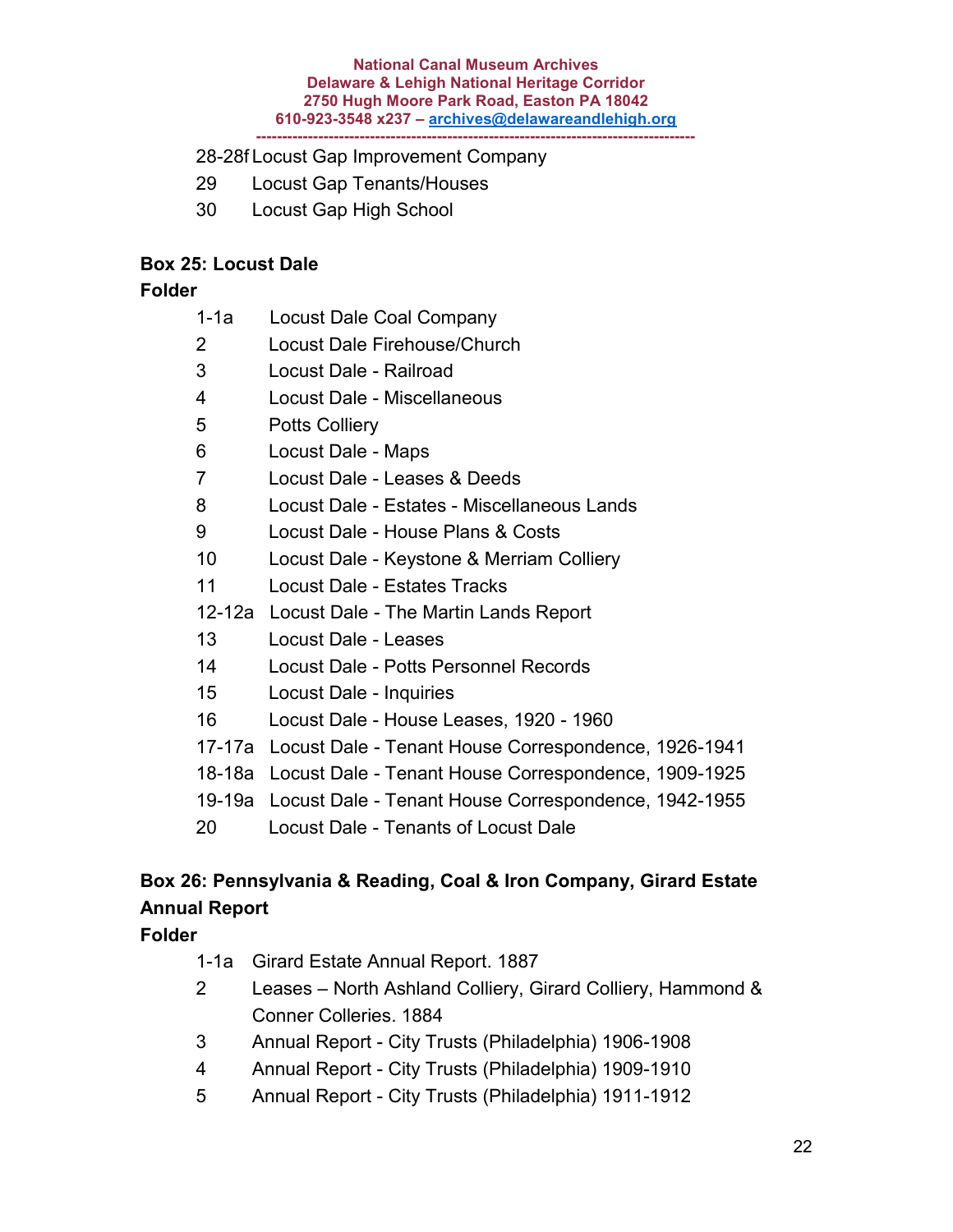#### **National Canal Museum Archives Delaware & Lehigh National Heritage Corridor 2750 Hugh Moore Park Road, Easton PA 18042 610-923-3548 x237 – [archives@delawareandlehigh.org](mailto:archives@delawareandlehigh.org)**

**-------------------------------------------------------------------------------------** 6 Annual Report - City Trusts (Philadelphia) 1913, 1915

- 7 Report of Mining Engineer/Agent Girard Estate, 1915-1916
- 8 Report of Mining Engineer/Agent Girard Estate, 1917-1918
- 9 Report of Mining Engineer/Agent Girard Estate, 1919-1920
- 10 Report of Mining Engineer/Agent Girard Estate, 1921-1922
- 11 Report of Mining Engineer/Agent Girard Estate, 1923-1924
- 12 Report of Mining Engineer/Agent Girard Estate, 1928-1930
- 13 Report of Mining Engineer/Agent Girard Estate, 1932-1933, 1937
- 14 Annual Report Director of City Trusts, 1871-1877
- 15 Annual Report Director of City Trusts, 1878-1881
- 16 Annual Report Director of City Trusts, 1883-1886
- 17 Annual Report Director of City Trusts, 1888-1891
- 18 Annual Report Director of City Trusts, 1892-1893
- 19 Annual Report Director of City Trusts, 1894-1895
- 20 Annual Report Director of City Trusts, 1896-1898
- 21 Annual Report Director of City Trusts, 1899-1902
- 22 Annual Report Director of City Trusts, 1903-1905
- 23 Report Girard Water Company and Hammond Water Company, 1928

## **Videos**

Video #1 New St. Nicholas - 1995 (Color) Video #2 "Black Diamonds" - Reading Anthracite Video #3 "Buried Sunshine" - Reading Anthracite Video #4 Gilbertson Operations - Reading Anthracite – 1962 Video #6 Story of Anthracite - 1887

## **Box 27: Publications**

- Ruler of the Reading Railroad: Life of Franklin Gowan
- The Anthracite Coal Industry 1901
- Anthracite Coal Communities 1904
- The Story of Anthracite 1932
- Enterprise & Anthracite 1961
- 1st Century & a Quarter American Coal Industry 1942
- The Miners 1977
- History of the PA Avenue & Tunnel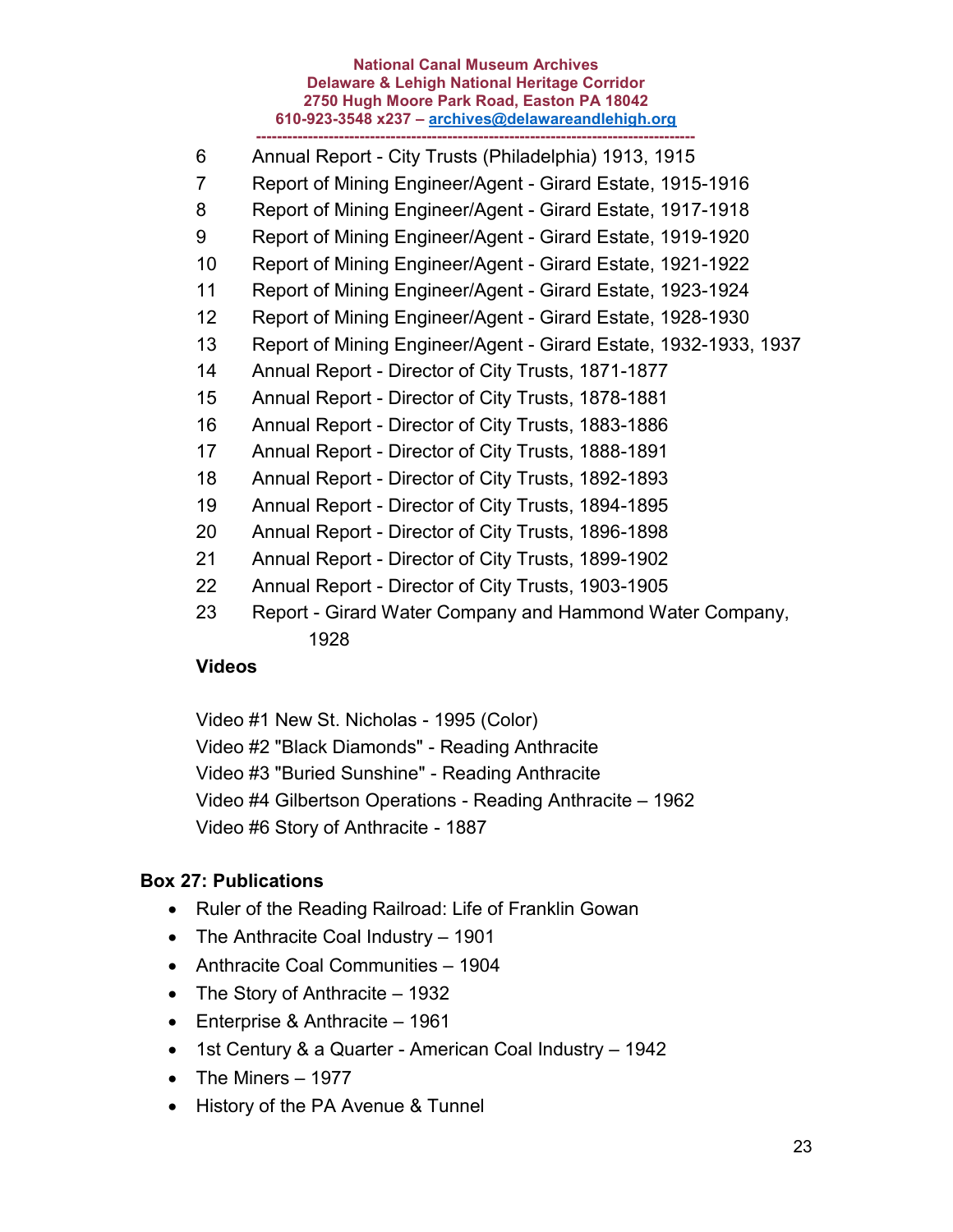- Steam Locomotives of the Reading and Pennsylvania & Reading Railroads – 1988
- Reading Diesels Volume 1 1991
- Reading Steam Pictorial 1964
- Supplement to "Steam Locomotives" of the Reading and Pennsylvania & Reading Railroad
- Reading Power Pictorial 1964
- Atlantic City Railroad 1980
- The Story of the Old Company 1941
- Report of Anthracite Coal Strike 1903
- Locomotives of the Reading Railroad 1836-1923, 1963
- Of Pulleys & Ropes & Gears 1996
- The Blue Mountain & Reading Story
- Readings Victorian Stations 1976

### **Box 28: Pennsylvania & Reading Index: Coal**

| 1          | Pennsylvania & Reading Owned by John Rich               |
|------------|---------------------------------------------------------|
| $2-2a$     | Pennsylvania & Reading, Coal & Iron Company - Officials |
| 3          | Pennsylvania & Reading, Coal & Iron Company -           |
|            | First Aid Corps.                                        |
| 4          | <b>Colliery Information</b>                             |
| 5          | Colliery Improvements - 1875                            |
| $6-6a$     | Colliery Improvements - 1877, 1883, 1885                |
| 7          | Colliery Improvements - 1886, 1888, 1889, 1890          |
| $8-8a$     | Colliery Improvements - 1893-1895                       |
| $9-9a$     | Colliery Improvements - 1897-1899, 1901                 |
| $10-10a$   | Colliery Improvements - 1902-1905                       |
| 11-11a     | Colliery Improvements - 1906-1909                       |
| $12 - 12a$ | Colliery Improvements - 1910-1912                       |
| $13-13a$   | Colliery Improvements - 1913, 1915-1916                 |
| 14         | <b>Historical Review - Electricity</b>                  |
| 15         | <b>Historical Notes of Anthracite</b>                   |
| 16         | <b>Employment of Boys in Mines</b>                      |
| 17         | 1949 Directory & Handbook of Anthracite (Booklet)       |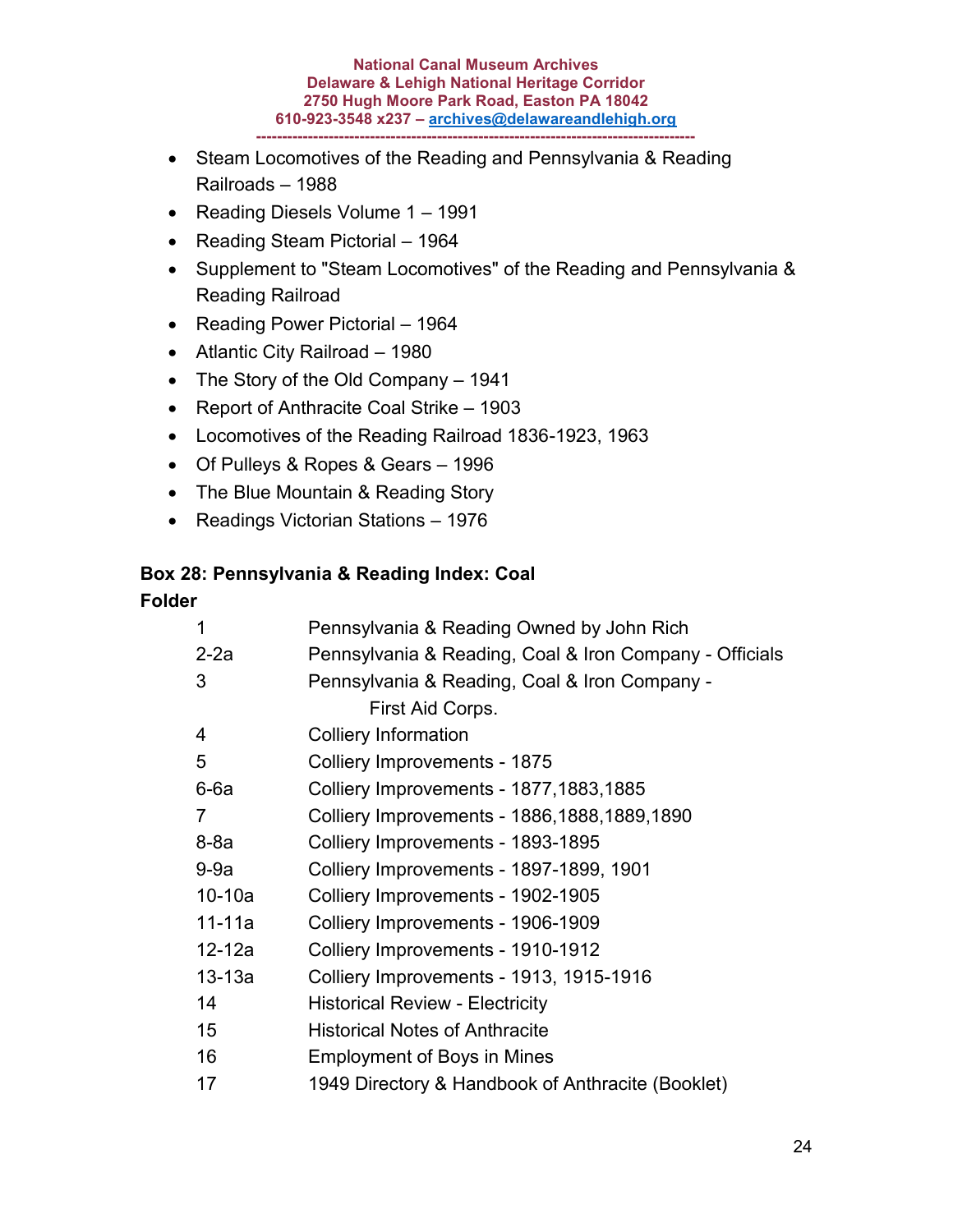| 18 | Steam Power at Anthracite Collieries (Booklet)           |
|----|----------------------------------------------------------|
| 19 | Buried Black Treasure: Story of Pennsylvania Anthracite. |
|    | 1954 (Booklet)(2)                                        |

## **Box 29: Transit History**

### **Folder**

|           | 1-13a Lehigh Valley Transit - Allentown to Philadelphia, The Liberty |
|-----------|----------------------------------------------------------------------|
|           | Bell Route, 1950                                                     |
| 14-14a    | <b>Other Trolley Lines</b>                                           |
| $15-15a$  | <b>Story Creek Railroad</b>                                          |
| $16 - 18$ | North PA Railroad                                                    |
| 19        | North PA Railroad / Landsdale Train Station                          |
| 20        | North PA Railroad / Fort Washington Train Crash - 1919               |
| 21-21a    | North PA Railroad / Other Railroad Lines                             |

## **Box 30: Railroads**

- 1-6 PA Railroad Articles
- 7 Locomotives with Listing
- 8-9 Locomotives Articles
- 10-12 Reading Railroad Articles 1847 1906
- 13-15 PA Railroad in NY Articles
- 16 Miscellaneous articles
- 17 Car & Locomotive Painting
- 18 Railroad Bridges
- 19 Philadelphia Rapid Transit Railroad
- 20-21 Roundhouse Turntable Shop Yards
- 22 Miscellaneous Railroad Cars Engines Cranes, Etc.
- 23 Trains of the Pennsylvania Dutch Country. 1976
- 24 CASS Scenic Railroad of West Virginia. 1977
- 25 The Next Station Will Be…An Album of Photographs of Railroad Depots in 1910
- 26 Iron Mine Railroads of Northern New Jersey. Larry Lowenthal. 1981
- 27 Road to Paradise. William. M. Moedinger. 1983
- 28 Story of the Susquehanna and New York. Edward L. Kaseman.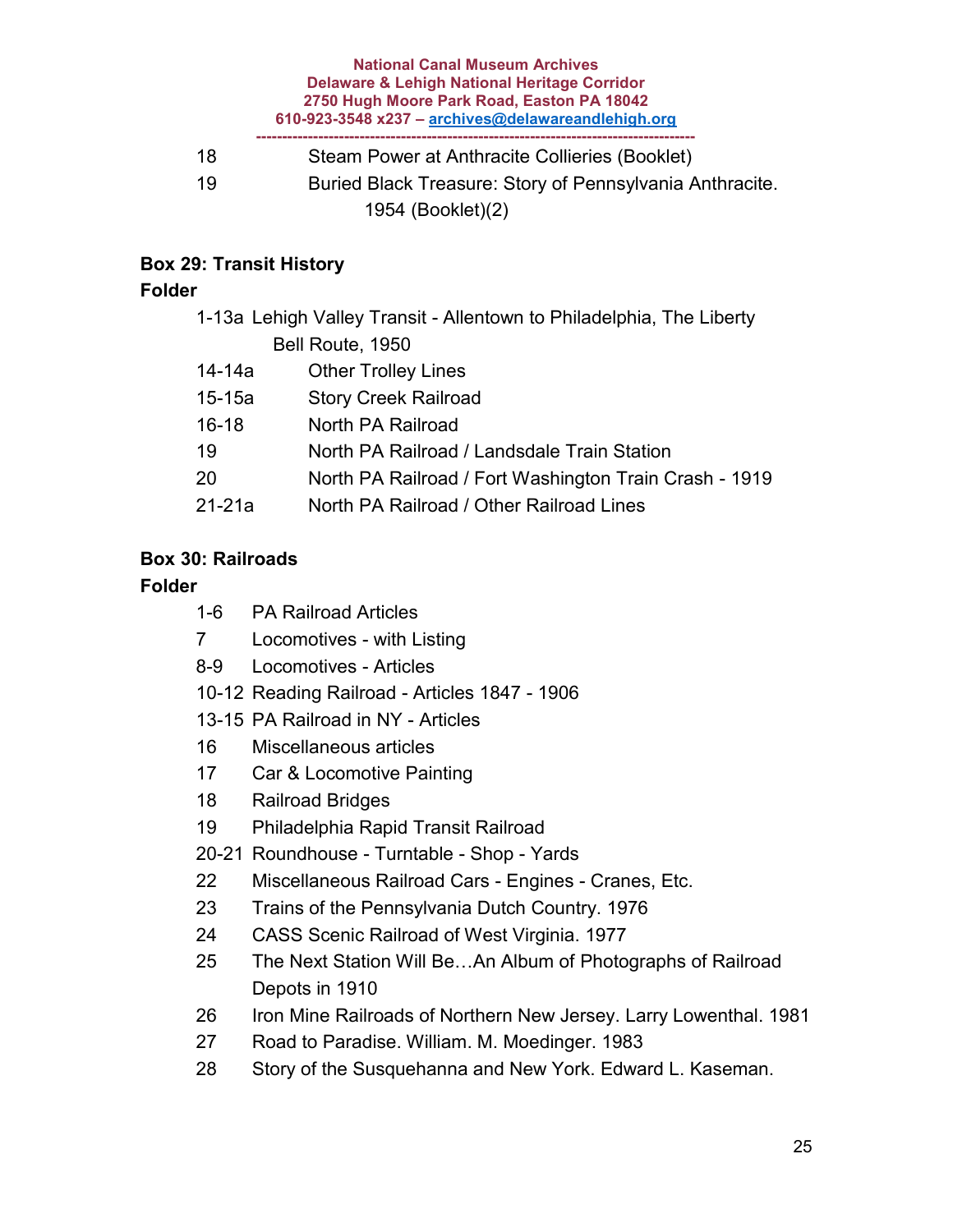- 29 Trains to the Grove: A History of the Dillsburg and Mechanicsburg Railroad Co. including the Great Grangers Picnic. Thomas and Steinmetz. 1977
- 30 Horseshoe Heritage: The Story of the Great Railroad Landmark. Dan Cupper.
- 31 Miscellaneous Pamphlets, Maps, etc.

## **Box 31: Canal History**

## **Folder**

- 1 American Canals: bulletin of the American Canal Society. 1972-1977
- 2 Roebling's Delaware and Hudson Canal Aqueducts. 1971
- 3-4 Canal History Miscellaneous Articles
- 5 Canal History Canal Museum, Easton, PA
- 6 Canal History Delaware and Hudson Canal
- 7 Canal History Old Erie County Canal
- 8 Canal History West Branch Canal
- 9-11 Canal History Schuylkill Canal
- 12 Pennsylvania Canal: Indiana and Westmoreland Counties. Stephenson. 1961
- 13 Pennsylvania Board of Commissioners Records. 1959
- 14 Pennsylvania Main Line Canal. McCullough and Leuba. 1973
- 15 Captain Sherman's Guide to Hugh Moore Park. 1988
- 16 Hiking with History along the Erie Extension Canal. 1967
- 17 The Amazing Pennsylvania Canals. William Shank. 1965 (2)
- 18 Now and Then: A Quarterly Magazine of History, Biography, and Genealogy. October 1965
- 19 Pennsylvania Canals. Rhoads. 1960, reprint
- 20 Maryland Historical Magazine. Summer 1971

## **Books**

- Passage between Rivers: A Portfolio of Photographs with a History of the Delaware and Raritan Canal. Elizabeth Menzies. 1976
- Low Bridge! Folklore and the Erie Canal. Lionel Wyld. 1962
- Anthracite and Slackwater: The North Branch Canal, 1828-1901. Charles Petrillo. 1986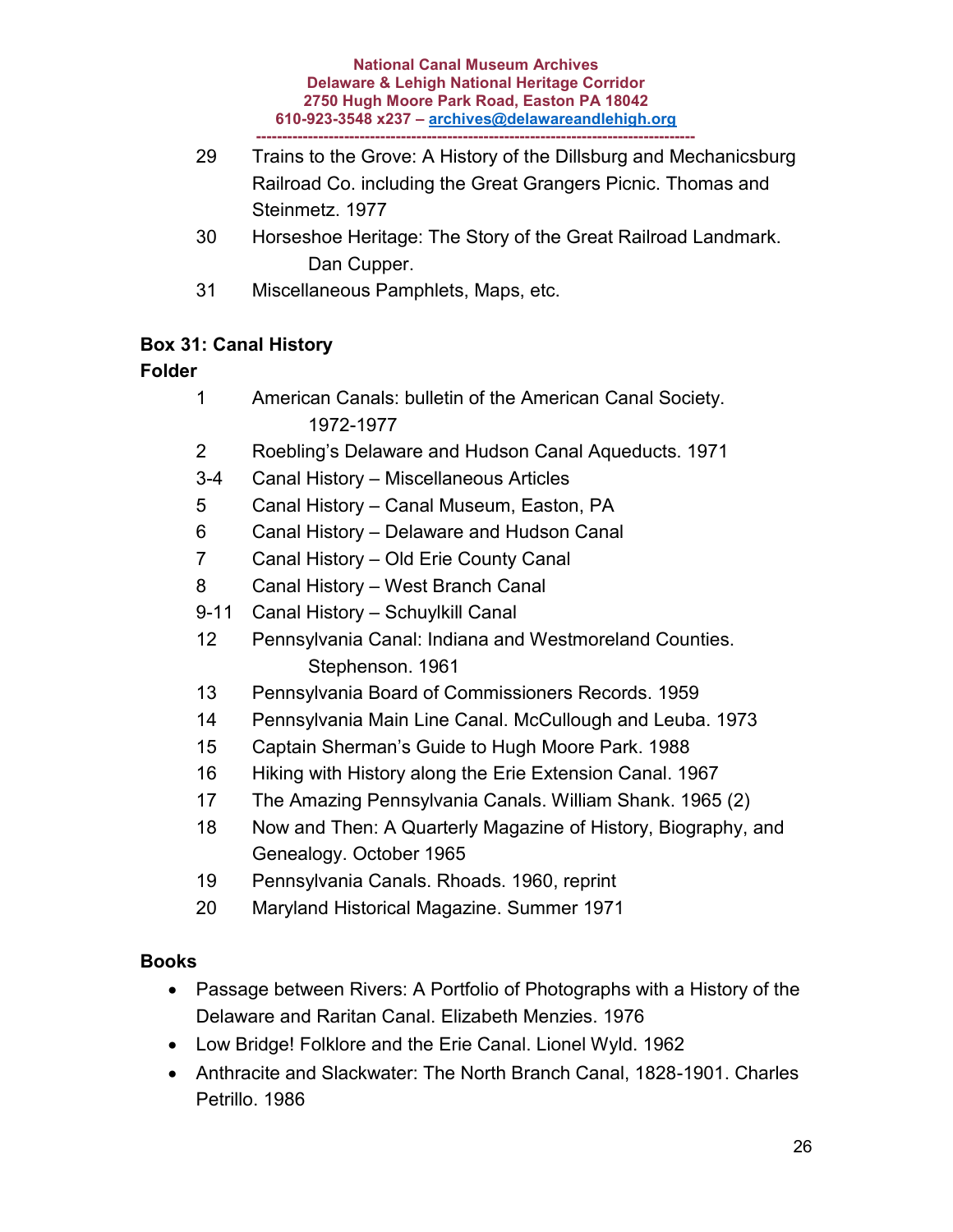### **Box 32: Historical Photos**

- St. Nicholas (Old)
- Suffolk
- Tower City
- Tunnel Ridge
- Trevorton
- Turkey Run
- Valley View
- Wadesville
- William Penn
- Westwood
- 11-11a Silver Creek
- Shenandoah City
- West Shenandoah
- Phoenix Park
- Pine Knot
- Porter Tunnel
- Rausch Creek
- Reliance
- Richards
- Schuylkill
- Schuylkill Haven Storage
- Sheridan
- Raven Run Grandville
- Sullivan Trail, West Pittston
- Manahoy Plane
- Manahoy Plane Head End Construction
- Iron Bridge
- Stanton Breaker
- Filling for New Tail Track
- Row of Stores
- Under Construction
- Barney
- Head of Manahoy Place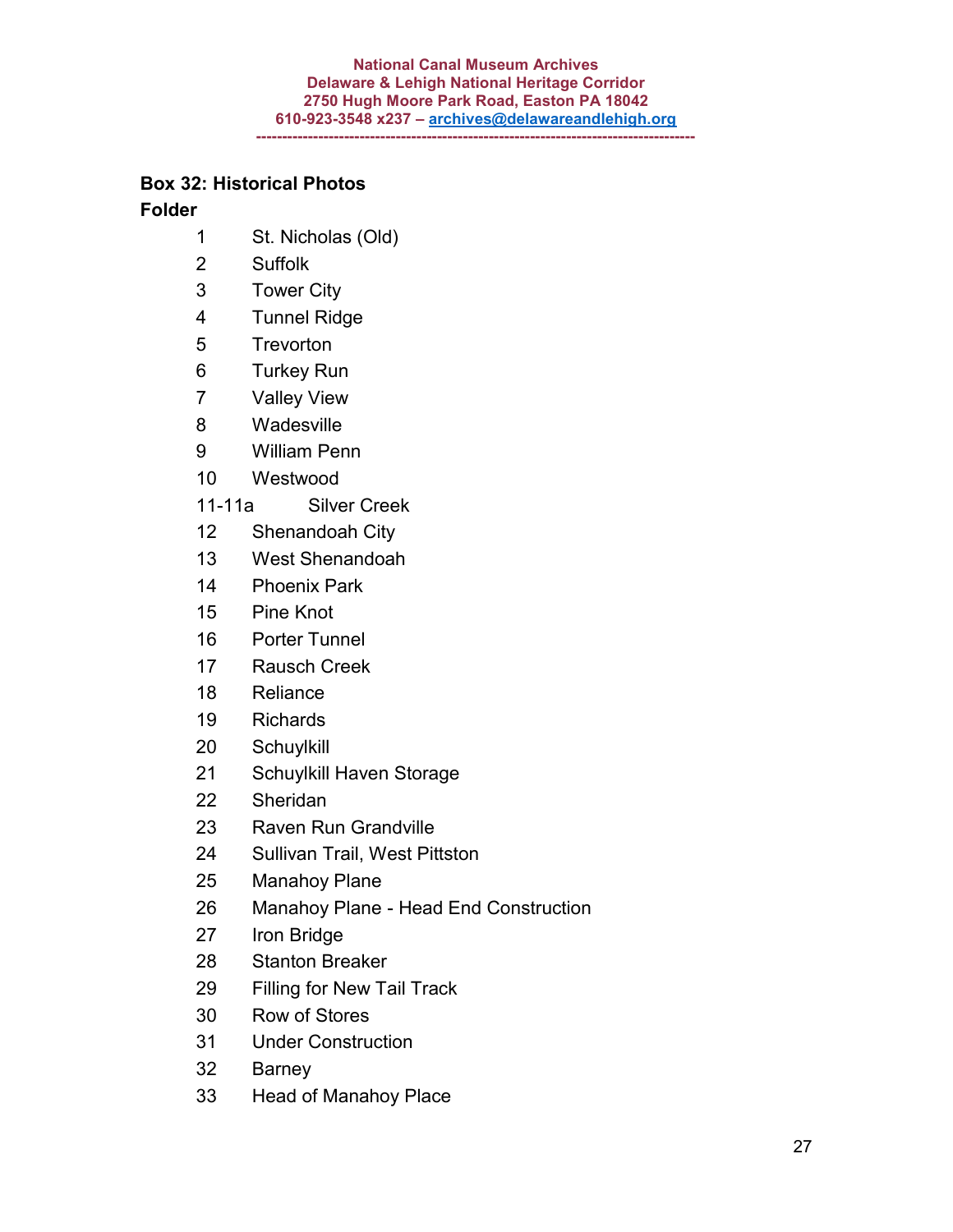- Erecting Cranes and Roos 45" x 60"
- Parallel Rods
- Machines & Engines
- Passenger Station
- Boiler House
- 39 Maps of Manahoy Place
- Pottsville Lab
- Pottsville Foundry
- 42 Pottsville Shops
- Office Building
- 44 PA Seal
- Pennsylvania & Reading, Coal & Iron Company Office Building
- Masonic Building
- Italian Ship
- Coal & Iron Company
- Office Building Pottsville
- Offices under Construction
- Edward Gilbert & Company, Builder, Philadelphia, PA
- Letters, Bills & Sales Slips
- Bear Valley Colliery
- George Baer, President, Reading Railroad
- Transportation Headquarters
- KKK Parade
- American Legion
- Red Cross
- Brewery
- Iron & Coal Miners
- Christmas Trees
- Tools
- Telephone
- Search Lights
- Drawings of Mines
- Miner in Full Dress
- Plumb Level & Worker
- Mules & Workers
- Mule & Wagon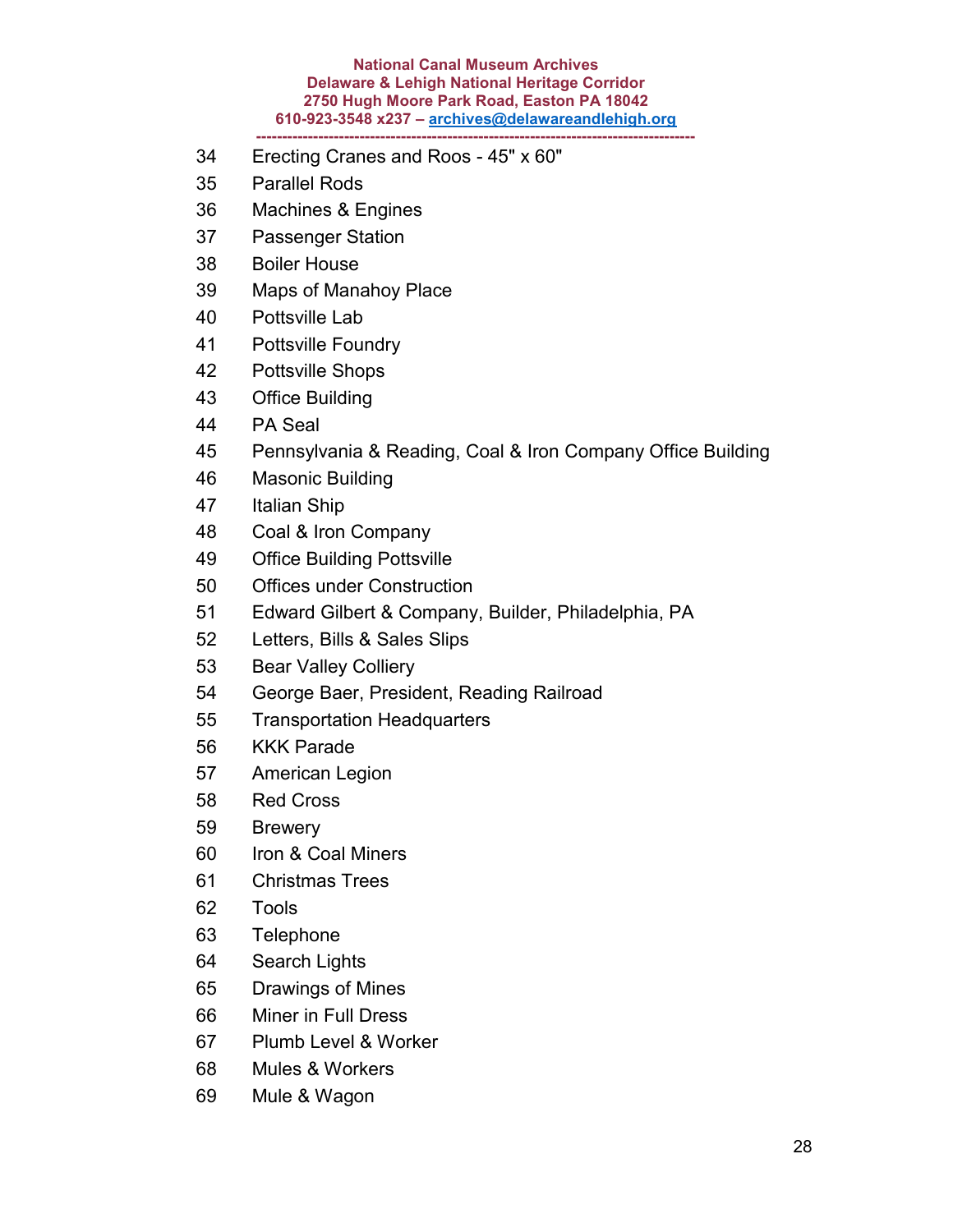- Mule Team & Barn
- Mule Team & Barn Mule Trainer
- The Mine Mule
- Viewing the Parade
- Bath Mine Mules
- Auction of a Cow
- Mule Feed
- Mule Team Feeding
- Clinton Colliery
- The Monaghan Drag Line
- Walking Feet
- Pottsville Cemetery
- Anthracite Shipping
- Colleries Photos Index
- Colleries Photos
- Colleries Pennsylvania & Reading, Coal & Iron Co. Photos

### **Box 33: Bibliography/Indexes**

### **Folder**

- List of periodical sources with abbreviations used
- List of publications and locations not in Frank Blase Collection
- Alphabetical list of authors and content-revised list
- 4-14 Bibliography of Coal, Iron and Transportation (work copy)
- 15-16 Pennsylvania Magazine of History and Biography Historical Society of PA since 1877
- 17 Index of boxes to the book and paper collection of Frank Blase
- Blase family tree and research

### **Box 34: Pennsylvania - Miscellaneous**

- Pennsylvania History
- Life and public career of a prominent Pennsylvanian
- Chapter II Industry of County
- Early transportation to Germantown
- Mount Airy
- A Wissahickon Anthology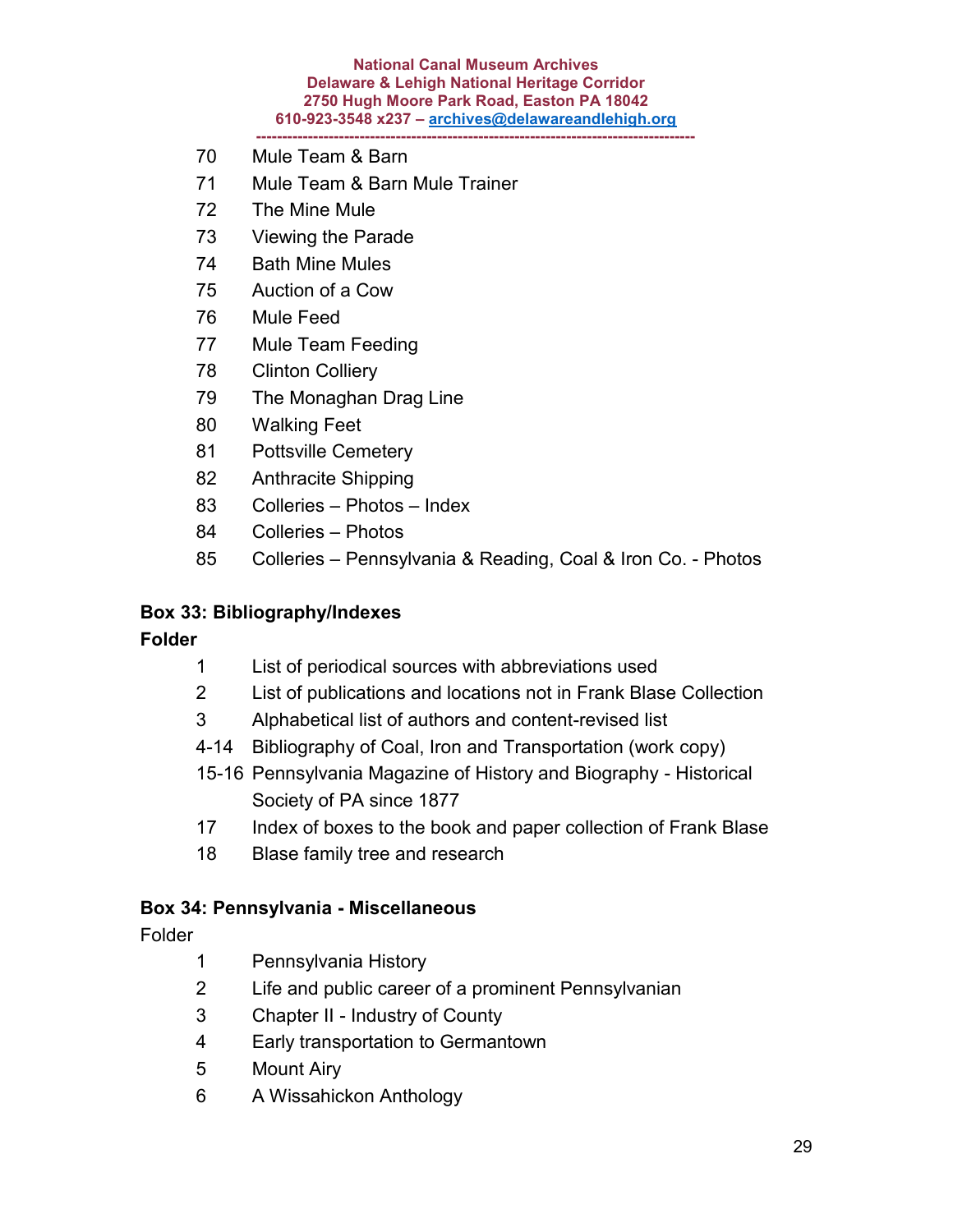- Reading Berks County
- Internal Improvements Lehigh County
- Roads Bucks County
- List of serials with abbreviations used
- Farmer's daughter
- Bibliography
- Education in Schuylkill County
- Schuylkill timeline
- Conrad Richter
- Economic bases change
- Geography's draft
- Life of a coal miner's daughter draft
- Ethnicity and immigration in Schuylkill County draft
- Laws of Pennsylvania
- Many waterfalls in Pennsylvania
- Pennsylvania caves and their locations
- Papermaking
- Conestoga horse, pioneer in Pennsylvania Transportation
- Slate Industry
- Eleven kinds of building stone are to be found in Pennsylvania
- Flour milling industry
- Drake Well Memorial Park marks oil birthplace
- Natural ice industry of Philadelphia in the 19th century
- Summit Motel
- Indians 10/5/1895
- New picture of historic Lemon House
- Miscellaneous newspaper articles
- Northumberland County
- Lackawanna County
- Luzerne County
- Columbia County
- History of wood pipe
- Guide to Pennsylvania's nineteen amusement parks
- 40-41 Shipbuilding on the Delaware River
- PA Highways today and tommorrow
- Recent advances in artificial lighting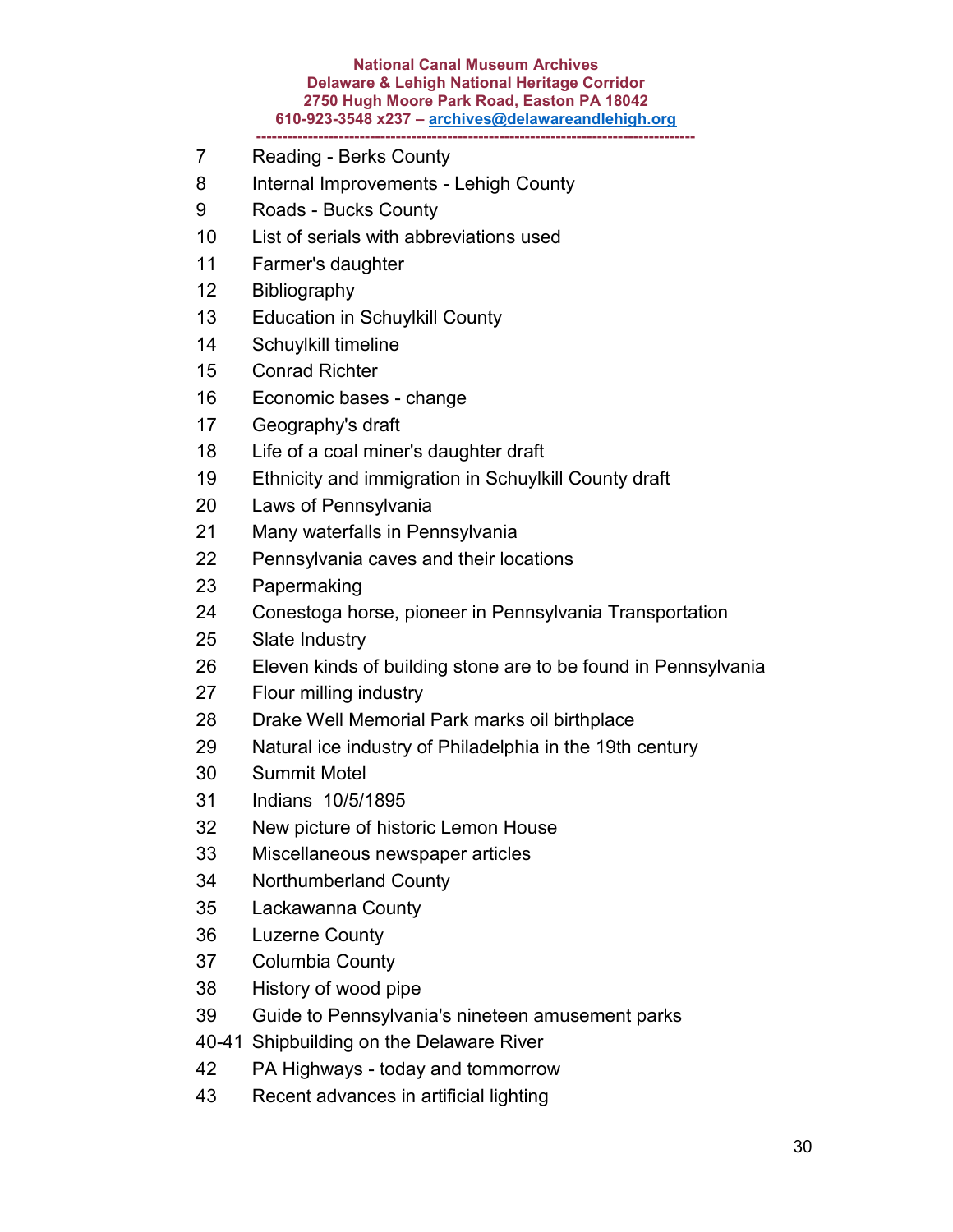- Types of dump cars used on construction work 1
- Some practical views as to transportation on the Western River
- Death of George Frost, founder of Engineering News
- Engineering News: bridges and transportation
- History of Northeast Pennsylvania 1989
- History of Northeast Pennsylvania 1990
- History of Northeast Pennsylvania 1991
- History of Northeast Pennsylvania 1994
- History of Northeast Pennsylvania 1996
- History of Northeast Pennsylvania 1997

### **Box 35: Historical Photographs**

Folder

- Historical Photographs (See also Negatives) Contact sheets from glass slide negatives
- Historical Photographs (See also Negatives)

Contact sheets from glass slide negatives

- Railroads
- Railroads
- Hospitals (Copies)
- Schools (Copies)
- Houses (Copies)
- Ellandale Forge
- Carlos Mines
- Port Richmond (Originals and copies)
- Binder of historical photographs (prints, originals)
- 4 x 5 negatives from glass slides (See also contact prints)

Updated 11/2008